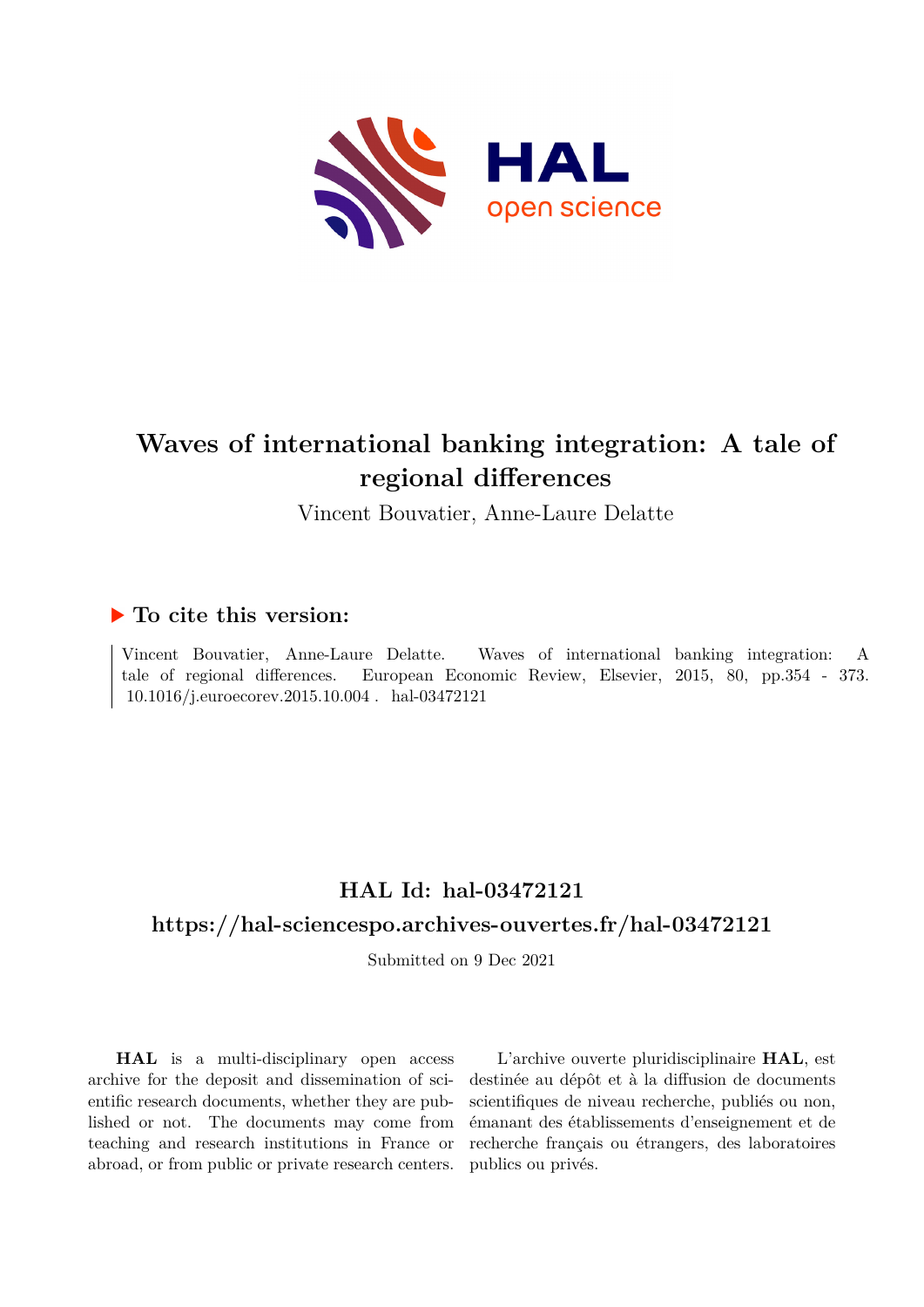# Waves of international banking integrati[on: A tale](www.sciencedirect.com/science/journal/00142921) of regional differences

# Vincent Bouvatier<sup>a,n</sup>, Anne-Laure Delatte [a,b,c](www.elsevier.com/locate/eer)

<sup>a</sup> EconomiX - CNRS, Université de Paris Ouest- Nanterre La Défense, 200 Avenue de la R épublique, 92001 Nanterre, France <sup>b</sup> OFCE, France  $c$ CEPR, London

Published in European Economic Review 80 (2015) 354–373

# abstract

We propose an original measure of international banking integration based on gravity equations and a spline function on a panel of 14 countries and their 186 partners between 1999 and 2012. Contrary to the conventional wisdom, we uncover that: (1) the interna-tional banking integration outside the euro area has been tenaciously increasing since\1999 and has even strengthened after the crisis. (2) In contrast, the international banking integration of the euro area has been cyclical since 1999 with a peak in 2006 and a complete reversal since then. (3) This decline is not a correction of previous overshooting but a marked disintegration. (4) Outside the euro area, the level of income does not affect the shape of banking integration.

## 1. Introduction

A massive reversal of international capital flows has taken place during the Great Recession: in 2013, cross-border capital flows were 40% of their 2007 level.<sup>1</sup> While the reversal reached an unprecedented magnitude in all broad categories of flows (Forbes and Warnock, 2012), the sharpest decline in activity was in international bank loans extended cross-border or by local affiliates (Milesi-Ferretti and Tille, 2011). The retrenchment after 2008 was highly heterogeneous across countries with emerging countries less severely hit than developed countries (Milesi-Ferretti and Tille, 2011). While financial integration is often considered as a tenacious long-run trend, this massive retrenchment raises the possibility that it may not be a monotonic process. Yet, the recent financial reversal is barely put in perspective with the ebbs and flows of international capital. With the benefits of hindsight, can we identify cyclical patterns in financial integration over a long span? How do different areas compare? The major aim of our analysis is to estimate the trends in international banking integration. We construct a measure of banking integration to quantitatively document the different patterns across different geographical areas including the stage of their banking integration and the magnitude of recovery when it happened. We find that banking integration of the euro area has been cyclical since 1999 while it has not reversed outside the euro area. The uncovered dynamics echo the waves in international capital flows described in Forbes and Warnock (2012). Beyond the specific crisis events under scrutiny, our findings hopefully contribute to a better understanding of the financial cycle.

Corresponding author.

E-mail addresses: [vbouvatier@u-paris10.fr](mailto:vbouvatier@u-paris10.fr) (V. Bouvatier), [annelaure.delatte@sciencespo.fr](mailto:annelaure.delatte@sciencespo.fr) (A.-L. Delatte).

 $^{\rm 1}$  See McKinsey Global Institute, "Financial globalization: Retreat or reset?", March 2013.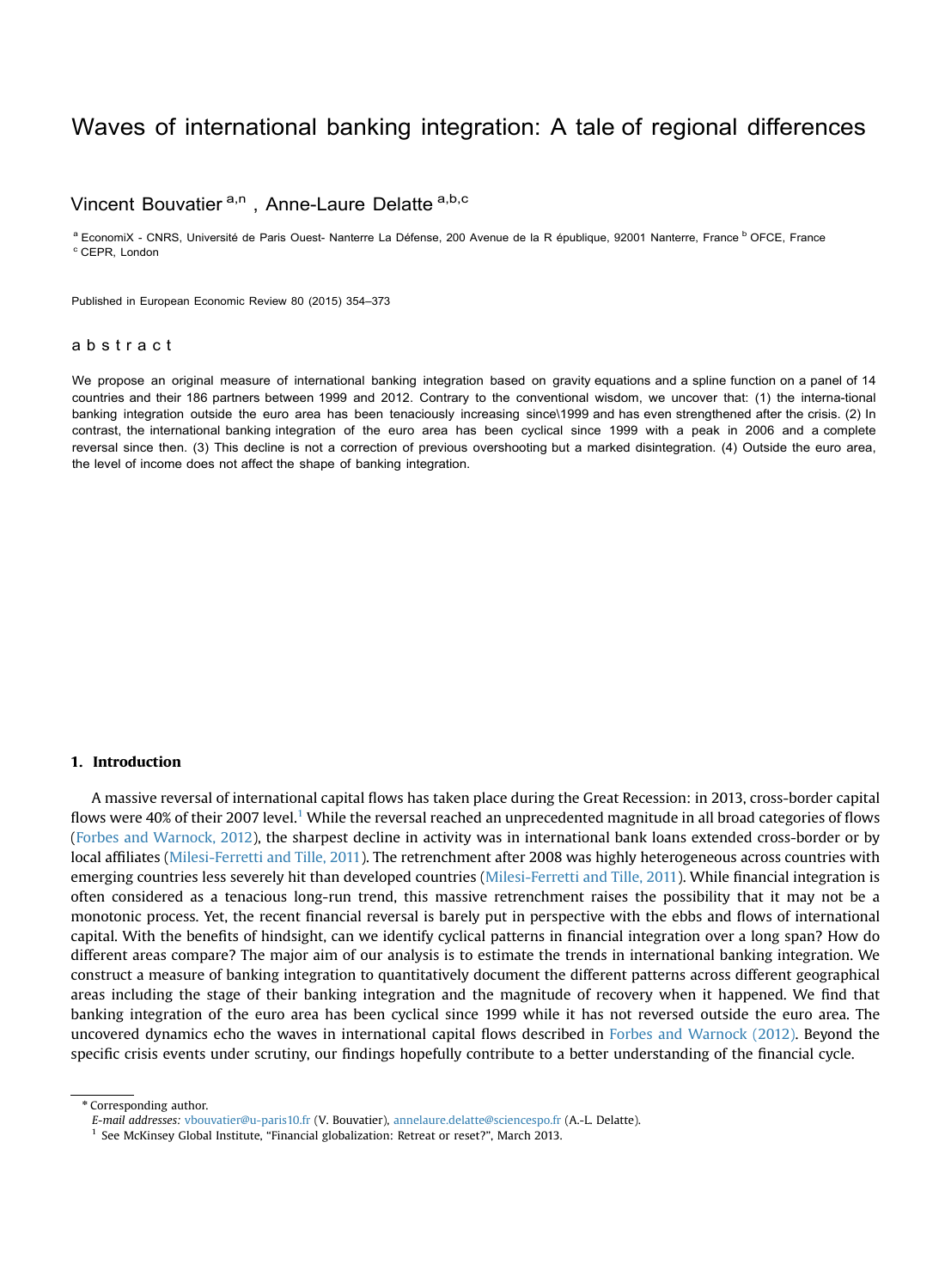Our measure of banking integration draws on recent contributions in three different aspects. First, the debate about global imbalances has made it clear that gross positions are important to grasp the degree of financial integration (Milesi-Ferretti et al., 2010; Shin, 2012). This is because net positions can hide massive gross positions.<sup>2</sup> In this work, we focus on the asset side of banks to document the adjustment of their foreign claims across time. Second, understanding the overall structure of foreign claims positions requires estimates of bilateral positions. In fact, the gravity literature applied to financial transactions emphasizes the influence of bilateral differences of information and bilateral institutional linkages on the allocation decision of investors (Portes et al., 2001; Portes and Rey, 2005; Martin and Rey, 2004; Okawa and Van Wincoop, 2012). Third, in order to compute a measure of banking integration, we draw inspiration from an indirectly related literature on trade openness based on the idea of a benchmark level calculated from a gravity model (see Wang and Winters, 1992; Hamilton and Winters, 1992; Nilsson, 2000 for trade in goods and Park, 2002; Guillin, 2013a for trade in services). More precisely, in the trade literature, the approach consists in estimating gravity models where bilateral transactions are determined by standard gravity factors (economic size and frictions). Then what is left over in the regression, i.e. what is not related to standard gravity factors, is kept to compute an openness measure. The larger the positive leftovers, the more open the countries; in turn the negative and large leftovers are associated with closed countries. Here, similarly, we estimate gravity equations for banking claims including size and frictions factors. We identify what is not explained by standard gravity factors or white noise to obtain a quantitative measure that informs us on the current state of banking (dis)integration in different geographical areas.

More specifically, we use gravity equations initially developed to analyze the determinants of bilateral trade flows, which have later shown to do a good job fitting bilateral financial flows.<sup>3</sup> Gravity equations are a model of bilateral interactions in which "mass" and "resistance" terms enter multiplicatively. Simply put, bilateral financial flows rise proportionately with the economic size of both countries ("mass") and are negatively correlated with frictions mentioned before, including information asymmetry proxied by physical distance as well as different language, currency and legal system ("resistance"). This approach has two main advantages. First, the model is based on bilateral data at the country level, meaning that we have granular data on source and destination of funds to draw an accurate picture of international banking activities. Second, it controls for frictions as well as time-varying factors that affect banking activity. For example, when an economy is hit by a severe financial crisis and falls in recession, the size of its economy decreases and its international banking activities adjust downward. This size effect should however not be considered as a disintegration of banking sectors. We include trends in the estimated specifications to capture the changes in the banking integration and we allow the trends to be nonlinear to account for reversals across time. A spline function (i.e., a smooth polynomial function that is piece-wise-defined) is used to allow a maximum of flexibility but we show that our findings are robust to alternative non-linear functional forms. We run our estimates on 14 countries (vis-à-vis around 186 partner countries) including 7 euro area members over the period 1999–2012. We estimate the empirical model with fixed effects and Hausman and Taylor (1981) estimators. The latter has two advantages of identifying the effect of time invariant bilateral characteristics and providing more efficient estimates.

Our estimates uncover new stylized facts. We find that the decline in banking activities observed after the crisis was due to temporary frictions in all countries outside the euro area. The international banking integration has never declined and on the contrary has even strengthened with a level of banking activities, in 2012, 37% higher than what the gravity model would predict. In contrast, the economic downturn faced by the euro area since 2008 is not sufficient to account for the massive retrenchment of euro area banks from international activities. Depending on the destination geographic area, we assess that in 2012 the exposure of euro area banks was between 37% and 33% below what gravity factors would predict. Last, international banking activity in the euro area has been cyclical since 1999 with a peak in 2006 and we find a larger amplitude of the cycle in stressed countries than core countries.

This work is related with the recent papers documenting the massive retrenchment of international financial flows during the crisis (Forbes and Warnock, 2012; Milesi-Ferretti and Tille, 2011; Lane and Milesi-Ferretti, 2012). Unlike most of these papers which investigate aggregate flows, our paper relies on bilateral positions. Some recent papers estimate bilateral dynamics too, including (Galstyan and Lane, 2013; Gourinchas et al., 2012) for portfolio data and (De Haas and Van Horen, 2013) for foreign bank loans. All these papers focus on the shifts that took place during the great recession to explain their drivers (geographic distance and other information-sensitive factors) or measure the wealth transfers across regions. And they treat all advanced countries similarly because they cover an estimation period before the euro area financial fragmentation became visible in the data. Relatively to these papers, our longer period of estimation allows us to document the full adjustment of bank activities and emphasize that there was no such thing as banking disintegration outside the euro area in the aftermath of the financial crisis.

Our work also complements papers examining cross-border integration among the euro area countries. On the one hand, during the first decade of the single currency, papers have documented unambiguous positive effects of euro on crossborder financial integration (Kalemli-Ozcan et al., 2010; Lane, 2006; Coeurdacier and Martin, 2009).<sup>4</sup> Here, we show that the level of integration has changed over time and that integration can actually revert. On the other hand, by putting euro area in perspective with the rest of the world, we complement the recent works that have documented the banking

<sup>&</sup>lt;sup>2</sup> For example, from the end of the nineties, European banks have been net lenders to the US corporate sector and a net recipient of inter-bank and deposits from the US at the same time. As a consequence, the European external position towards the US was balanced, contrary to emerging surplus countries, implying that the growing role of European banks in inter-mediating US savings has been overlooked by regulators (McGuire and Von Peter, 2009; Baba et al., 2009).

<sup>&</sup>lt;sup>3</sup> See Head and Mayer (2013) for a literature review of gravity models.

<sup>4</sup> See Papaioannou (2009) for a literature review.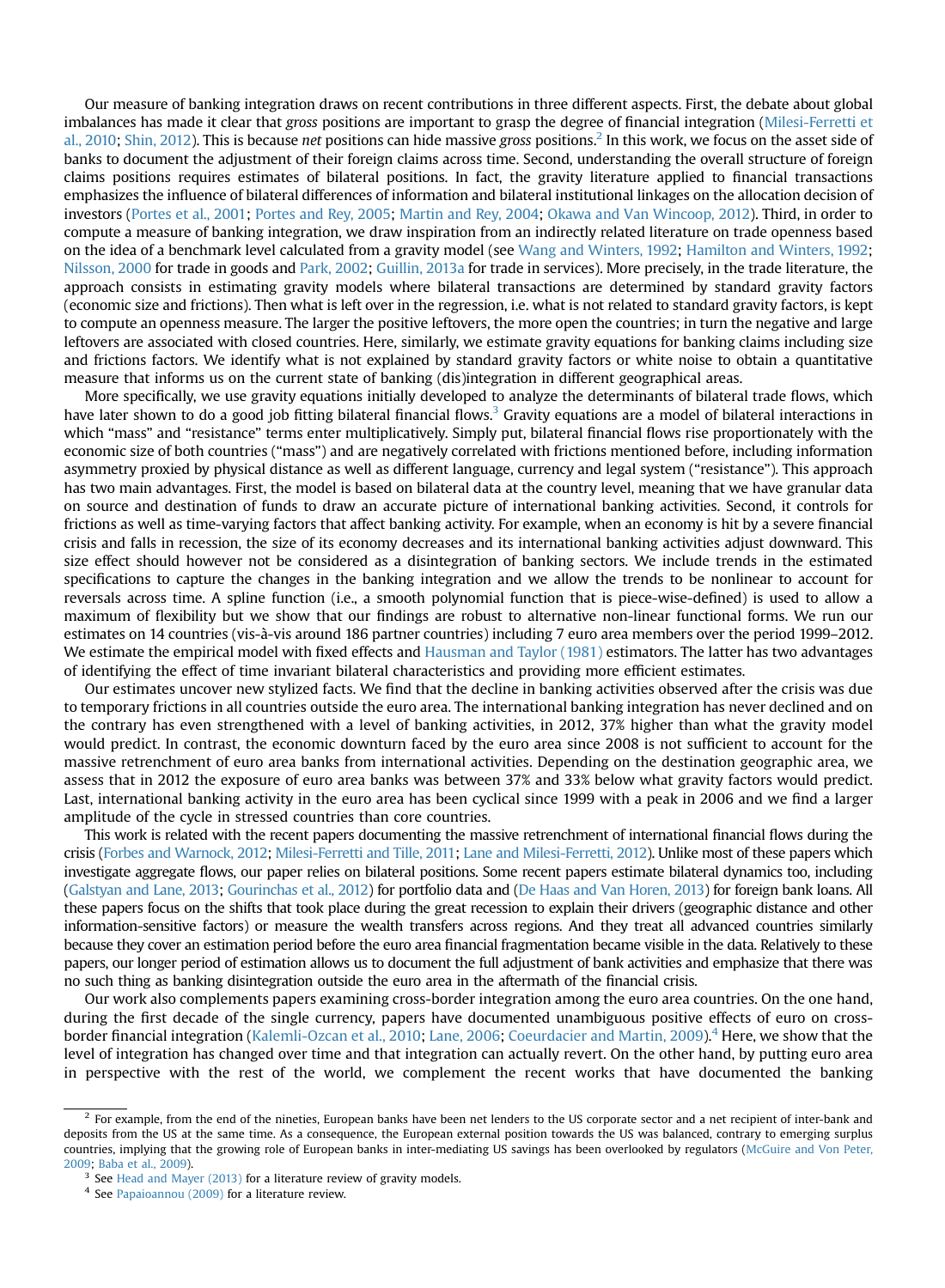fragmentation inside the European Monetary Union since the onset of the crisis (ECB, 2014; Brutti and Sauré, 2014; Bologna and Caccavaio, 2014). Overall our results raise the question of a transfer of international banking activities from the euro area to the non euro area countries. It is beyond the scope of our database to investigate the drivers of this isolation and we discuss possible further investigation at the end of the paper.

The next section reviews the related literature. Section 3 provides a first picture of the evolution of international banking activities based on descriptive statistics. In Section 4, we present our empirical strategy which draws on gravity equations. Estimation results are presented in Section 5 which also provides a graphical analysis of our banking (des)integration measure. Section 6 summarizes our findings and concludes.

# 2. Related literature

Financial integration has been described as a tenacious long-run trend since the end of the Bretton Woods monetary system. Only recently, the possibility that it may not be a monotonic process has run through the literature on international capital markets. Initially, Calvo (1998) coined the expression "sudden stop episodes" to designate the sharp decline in net capital inflows that hit the emerging economies during the phase of capital liberalization in the 1990s. Then, and in contrast, papers have documented the dramatic acceleration of international financial integration due to the global saving glut initially pointed by Bernanke (Broner et al., 2010). In sum the idea that international capital may accumulate and disaccumulate in waves is only recent and was put forward by Forbes and Warnock (2012), confirmed by Rey (2015) who documents a global financial cycle in capital flows for the period of 1990–2012.

Shortly after the global financial crisis, Forbes and Warnock (2012) provided an overall picture of the massive capital retrenchment. They put it in the perspective of a broader international capital cycle and emphasized the unprecedented worldwide magnitude of this episode. Capital flight episodes have proceeded when investors have massively repatriated their capital back home following the Greek crisis (Al-Eyd and Berkmen, 2013). From then on, scholars have documented an internal disintegration relying on various measures from the divergence of borrowing costs to composite indicators of financial integration (Schildbach, 2011; Schoenmaker, 2013; European Commission, 2014). Here, relying on data spanning the period of rise and fall of financial integration since 1999, we will estimate the trends in international banking integration by zone to precisely document the evolution and draw quantitative comparisons over a long span.

What drives international capital in and out is an important question in the literature on international capital markets. Earlier theoretical literature emphasized the role of the development of the domestic financial system and macroeconomic conditions in driving international capital (Levine, 1997). In contrast, Forbes and Warnock (2012) find that global risk and contagion are the main drivers of capital flow waves while domestic conditions only play a minor role. Their result is consistent with Rey (2015) who finds that the global financial cycle in capital flows co-moves with a measure of global risk. While global factors and contagion effects may explain the general patterns of the financial cycle in different countries, domestic factors may well explain magnitude and length. In the following, we review the papers that can inform us about the potential causes behind the patterns we will document. In particular, what drives the retrenchment of banking assets?

An obvious motivation for banks to reduce their exposure to foreign sovereign bonds is the lack of enforceability of sovereign debt and the subsequent implicit seniority of domestic over foreign debt holders (Eaton and Gersovitz, 1981). When foreign debt holders anticipate that the government will not enforce payment to foreigners, they sell their securities to the domestic private sector in the secondary market (Broner et al., 2010). An alternative motivation is the moral suasion by governments and institutions consisting in forcing domestic banks to buy local assets to provide credit domestically rather than internationally (Battistini et al., 2014). For example, Buch et al. (2013) find that German banks which received state support during the crisis have lowered their international assets. A third motivation to withdraw funds is specific to currency unions due to the fact that in such institutional setting banks operate in the inter-bank market as in a domestic context (Manna, 2011). With the possibility of breakup, they get more concerned about credit recovery procedures when these take place in a foreign regulatory and legal jurisdiction. In sum, the loss of credibility of the single currency union fosters banks to withdraw funds from foreign markets. Last, Adrian and Shin (2009) have documented the growing importance of the capital market in the supply of credit in the decade 2000. In line with this evolution, Buch et al. (2013) find that German banks with a market-based funding model have reduced their foreign exposure more than banks with deposit-funded model after an increase in the cost of wholesale and short-term funding.

As far as our analysis is concerned, we observe that potential mechanisms are specific by asset category (banking, corporate non-financial or sovereign assets) or by bank category (market versus deposit-funded). As the sectoral breakdown differs by dyad in time in our dataset and we work with aggregated instead of individual bank data, a formal test of the relative relevance of these explanations is not possible with publicly available data and we will explain precisely why when we present our estimates in Section 5. Nevertheless the different arguments identified in the literature guide our empirical investigation and interpretation.

In the following we provide an overview of international banking activities based on raw statistics in order to get a first picture and raise the empirical questions we will address later.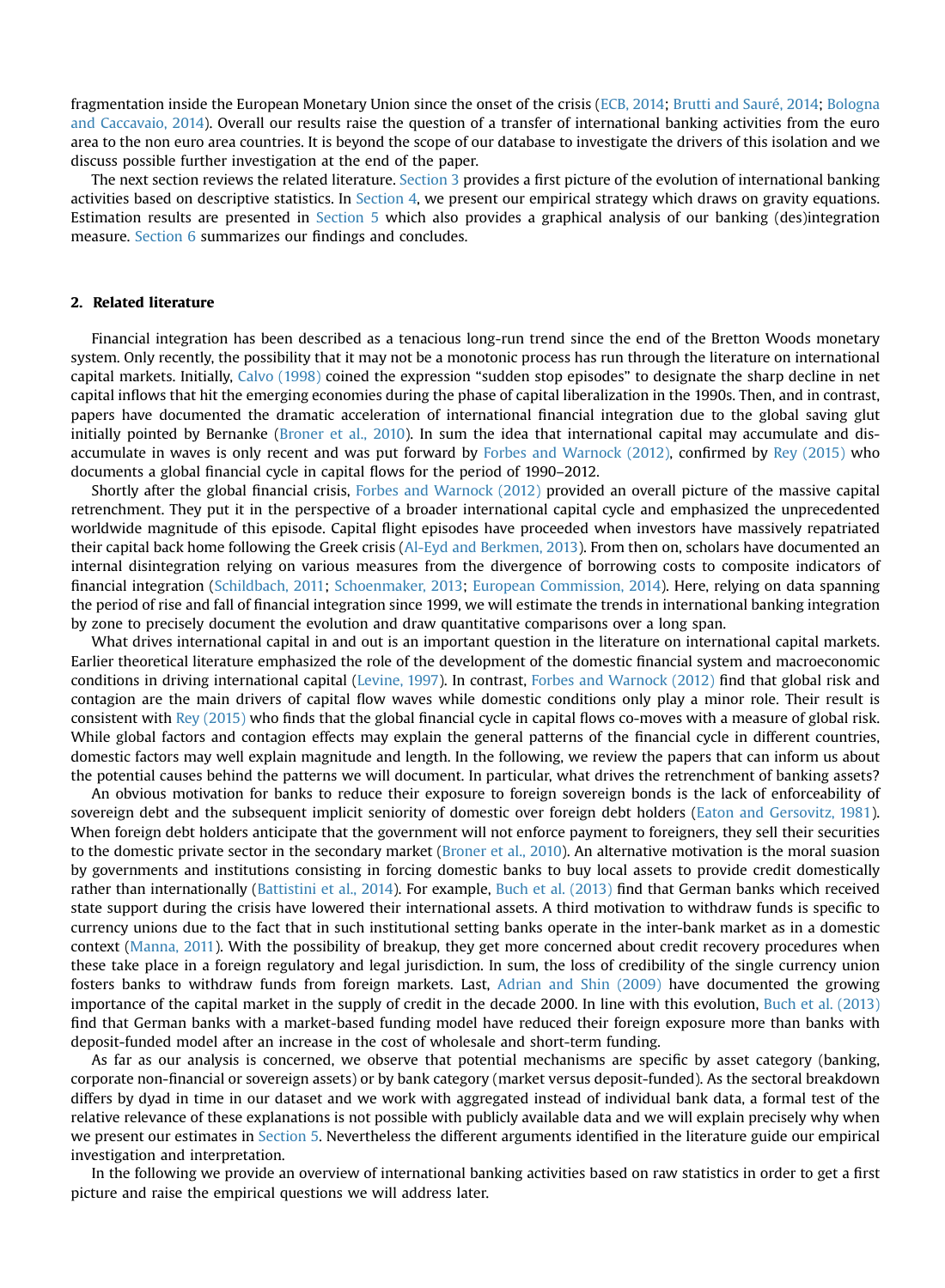# 3. Overview of international banking activities

#### 3.1. Data

We consider the evolution of the consolidated foreign claims reported by 14 countries at the BIS over the 1995–2012 period.<sup>5</sup> Half of these reporting countries are currently in the euro area: Austria, Belgium, Germany, Spain, France, Italy and the Netherlands. The seven other reporting countries are: Canada, Switzerland, Denmark, the United Kingdom, Japan, Sweden and the United States.

The BIS publishes consolidated and locational banking statistics (Wooldridge, 2002; BIS, 2013; McGuire and Wooldridge, 2005). In this paper, we use the consolidated data because they capture the country risk exposure of banks and they represent the broadest picture of international banking activities.<sup>6</sup> In fact, consolidated foreign claims represent foreign financial claims reported by domestic bank headquarter, including the exposures of their foreign affiliates (i.e., branches and subsidiaries) and netting out intragroup positions.<sup>7</sup> These data provide a breakdown by vis-à-vis countries (also called partner or recipient countries), a fact that will allow us to distinguish euro area and non euro area members. The foreign claims are comprehensive: they are made up of outstanding loans, holding of securities, banks derivatives and contingent claims on different economic sectors (banks, public sector and non-bank private sector) and on an immediate borrower basis.

The consolidated foreign claims of the 14 reporting countries are spread out over a large number of recipient countries. Since the end of the nineties, the number of recipient countries has been quite stable at the aggregate level around 196 from 2000 to 2012 (see Table 1). In addition, Table 1 shows that the number of vis-à-vis countries is quite similar for the subset of euro area reporting countries and the subset of non euro area reporting countries.

# 3.2. Global trends in the consolidated foreign claims

Before proceeding to the estimation of our measure of banking integration, we comment raw statistics in order to get a preliminary picture. Fig. 1a represents the aggregated evolution of the consolidated foreign claims of the 14 reporting countries vis-à-vis all countries during the 1999–2012 period (solid line). The aggregated evolution is also split between the euro area reporting countries and the non euro area reporting countries (dashed and dotted lines respectively).<sup>8</sup>

Fig. 1a indicates a fast expansion in international banking activities from 1999 to 2007. The consolidated foreign claims amounted 7833 billion of USD in 1999 and increased by 238% from 1999 to 2007. The euro area and the non euro area reporting countries expanded their international banking activities in a similar extent, excepted in 2007 when the increase was significantly higher in the euro area reporting countries (dotted line). No doubt the Global Crisis dealt international banking a serious blow. In 2008, the consolidated foreign claims decreased significantly and have been stable afterwards. However, the aggregate situation hides two opposite evolution. International banking activities reported by non euro area countries were severely hit in 2007 but recovered quickly as the international banking activities of non euro area reporting countries has displayed an upward trend since 2008 (dashed line). On the contrary, the banking activity of euro area reporting countries has not recovered since the global financial crisis and international banking activities show a downward trend. As a result, the share reported by the euro area countries in claims vis-à-vis all countries has decreased from 51.77% in 2005 to 40.33% in 2012 (see Table 1). This decline develops inside and outside the euro area. On the one hand, their positions represented 63.24% of the total position vis-à-vis euro area countries in 2005 and 55% in 2012. On the other hand, the euro area reporting banks reduced their relative importance in non euro area countries too from 46.78% of the consolidated foreign claims vis-à-vis non euro area countries in 2005 to 34.29% in 2012.

# 3.3. The euro area as recipient area

Fig. 1b focuses on the consolidated foreign claims vis-à -vis euro area countries to highlight the situation of the euro area as recipient area. Fig. 1b shows that the consolidated foreign claims vis-à-vis euro area countries were 2232 billion of USD in 1999 and increased by 302% from 1999 to 2007. The consolidated foreign claims vis-à-vis euro area countries represents 28.11% of the total in 1999 and this proportion has slightly increased until 2007 (see Table 1). In sum, the dotted line in Fig. 1b illustrates

 $5$  In 1995, statistics on international banking activity were reported by 15 countries. However, we exclude Finland from the analysis because no statistics were available by Finland over the 2004–2009 period.

<sup>6</sup> We use the data published in Table 9B of the BIS Quarterly Review under the title "The consolidated foreign claims of reporting banks."

 $^7$  More precisely consolidated foreign claims represent claims on non-residents of the reporting country and are calculated as the sum of cross-border claims and local claims (in all currencies) of reporting banks' foreign affiliates. Foreign claims are therefore larger than international claims calculated as the sum of cross-border claims in any currency and local claims of foreign affiliates denominated in non-local currencies.

<sup>&</sup>lt;sup>8</sup> Data are partially available from 1995 but they show a level shift in 1999 due to a change in methodology. Indeed, reporting countries started to report claims vis-à-vis each other from 1999. Before this change in methodology, reported claims were mainly vis-à-vis developing countries and offshore centers.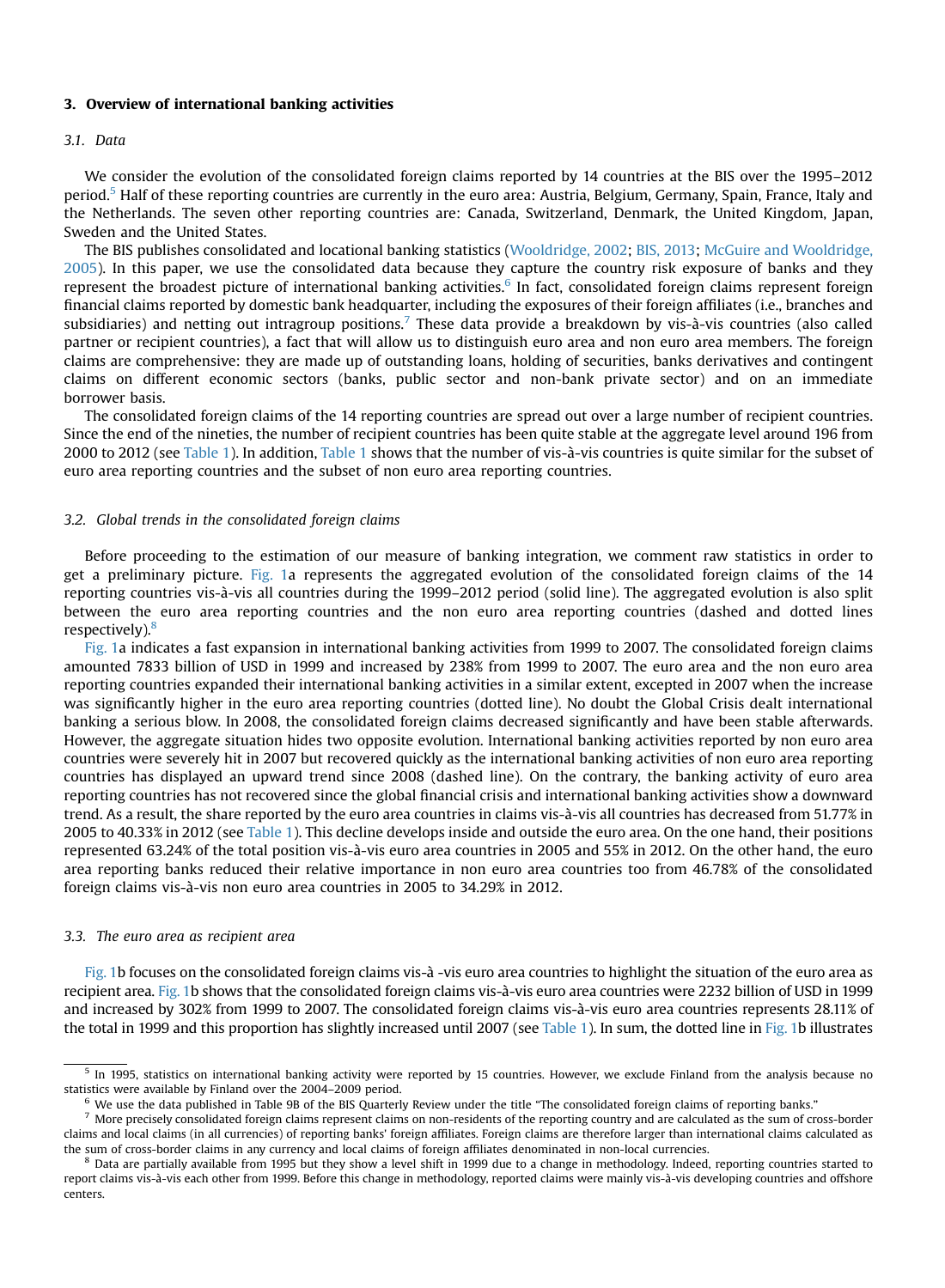# Table 1

Descriptive statistics on consolidated foreign claims.

| Year                                                                                    | 1995  | 2000  | 2005  | 2010  | 2012  |  |  |  |
|-----------------------------------------------------------------------------------------|-------|-------|-------|-------|-------|--|--|--|
| Number of partners (i.e., number of vis-à-vis countries):                               |       |       |       |       |       |  |  |  |
| reported by the 14 countries                                                            | 167   | 196   | 197   | 194   | 196   |  |  |  |
| reported by the 7 euro area countries                                                   | 160   | 190   | 194   | 189   | 190   |  |  |  |
| reported by the 7 non euro area countries                                               | 149   | 177   | 187   | 183   | 188   |  |  |  |
| Share reported by the 7 euro area countries (in $\chi$ ):                               |       |       |       |       |       |  |  |  |
| in claims vis-à-vis all countries                                                       | 43.59 | 48.85 | 51.77 | 45.14 | 40.33 |  |  |  |
| in claims vis-à-vis euro area countries                                                 | 67.66 | 62.14 | 63.24 | 60.10 | 55.00 |  |  |  |
| in claims vis-à-vis non euro area countries                                             | 43.03 | 43.86 | 46.78 | 38.59 | 34.29 |  |  |  |
| Share of claims vis-à-vis euro area countries in claims vis-à-vis all countries (in %): |       |       |       |       |       |  |  |  |
| reported by the 14 countries                                                            | 2.26  | 27.33 | 30.28 | 30.43 | 29.14 |  |  |  |
| reported by the 7 euro area countries                                                   | 3.51  | 34.76 | 37.00 | 40.52 | 39.75 |  |  |  |
| reported by the 7 non euro area countries                                               | 1.29  | 20.23 | 23.07 | 22.13 | 21.97 |  |  |  |
| Coverage rate (in %)                                                                    | 99.74 | 98.32 | 96.78 | 93.52 | 93.28 |  |  |  |

Note: the coverage rate represents total claims reported by the 14 countries in our sample divided by total claims reported by all the countries reporting consolidated banking statistics at the BIS.

Data source: BIS consolidated banking statistics.



**Note:** 14 reporting countries are used. The euro area countries are: Austria, Belgium, Germany, Spain, France, Italia and the Netherland. The non euro area countries are: Canada, Switzerland, Denmark, the United Kingdom, Japan, Sweden and the United States.

**Data source:** BIS consolidated banking statistics (Table 9B, Foreign claims by nationality of reporting banks, immediate borrower basis)

Fig. 1. Consolidated foreign claims over the 1999-2012 period.

the unambiguous rise in banking integration in euro area over the 1999–2007 period. In turn, since 2007 the evolution has markedly reversed with a 38% reduction of euro area banks expositions inside the zone. Given the economic and financial divergence between core and peripheral countries since 2010, Fig. 2 further distinguishes destination countries by stressed and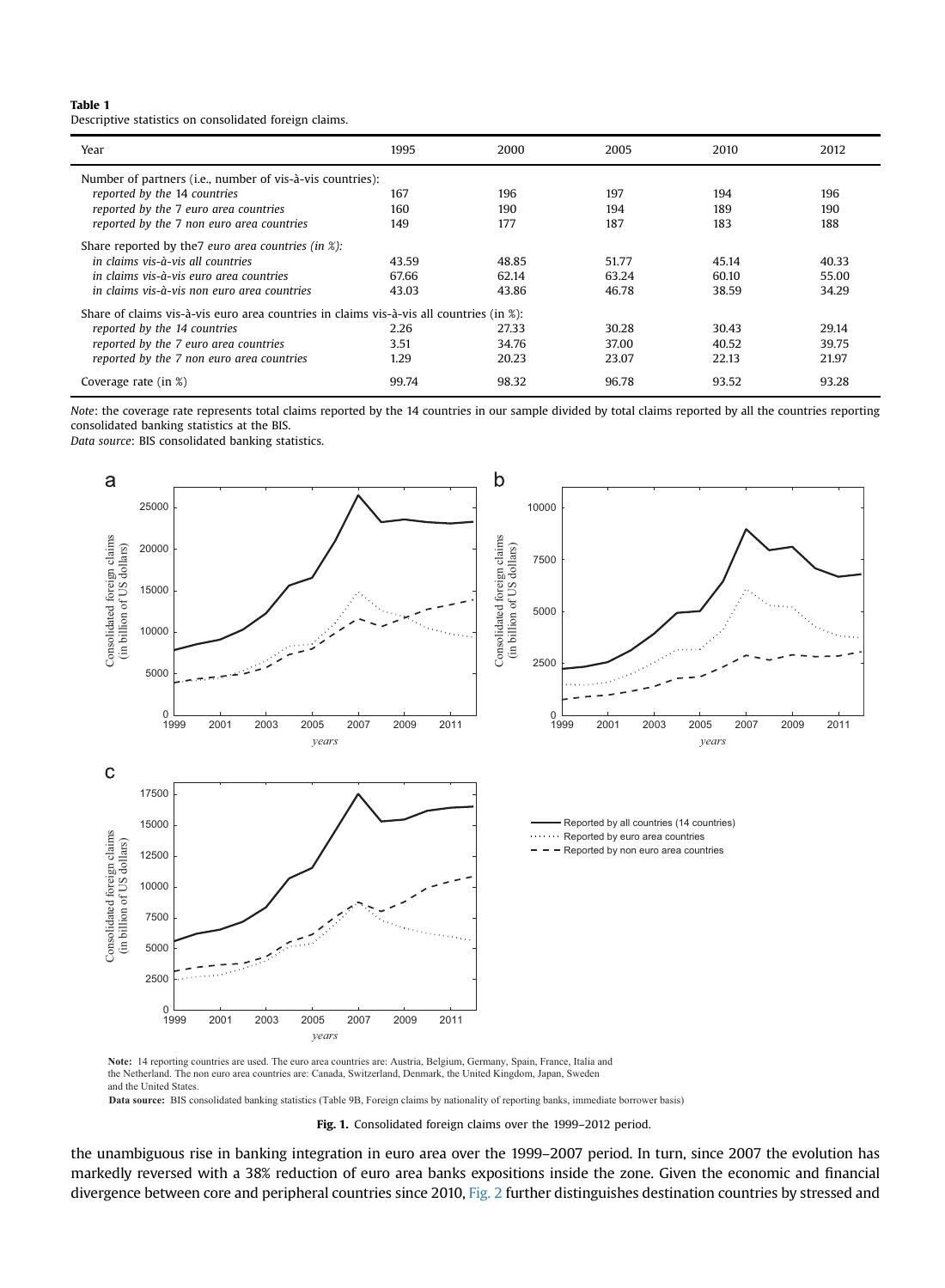

Fig. 2. Claims reported by Euro area countries (7 countries).

non-stressed economies.<sup>9</sup> The shape is relatively similar up until 2010 after which it diverges: we observe a stabilization in the banking activity towards core countries and a continuous decline in the banking activity towards stressed countries. This shift in the behavior of the euro area reporting countries contrasts with the behavior of the non euro area reporting countries which continue to expand their international banking activities vis-à-vis euro area countries (Fig. 1b).

## 3.4. Non euro area countries as recipient countries

Fig. 1c plots the consolidated foreign claims vis-à-vis non euro area countries. The activity by non euro area banks has declined on a very short period in 2008 and recovered with a slope similar to the pre-crisis trend. In turn, the activity by euro area banks has kept on declining since 2007. More precisely, the euro area banks reduced their consolidated claims in countries outside of the euro area by 35% from 2007 to 2012. In sum, the retrenchment of euro area banks also concerns their activity outside the euro area.

In total, raw statistics suggest an overall massive retrenchment of European banks. European countries have faced sequential crisis episodes since 2008 and the euro area is now one of the few areas where the economy has not yet recovered. Can the heterogeneous situation just described be entirely attributed to the economic recession in Europe? During the previous decade, rising institutional linkages have unambiguously accelerated the financial integration in the euro area. Are we observing a correction after the tremendous acceleration of banking integration inside the euro area? How does the European situation compare with the rest of the world? Aggregated data and graphical representations inform us on raw activity only. In the following we present our empirical approach to measure banking integration.

# 4. The gravity model

We define banking integration as the changes in international banking activities which are not driven by standard gravity factors. It requires to identify time trends in the consolidated foreign claims by controlling for, among others, the timevarying size of countries, the distance between countries and the financial openness of countries. Doing so, we isolate the "natural" factors and we can more precisely assess the evolution in the degree of integration (or disintegration) of banking sectors. In the following, we describe our baseline and augmented specifications, our strategy to include time trends and the estimation methodology. We draw on previous works in the gravity model literature to specify our models.

# 4.1. The gravity factors

#### 4.1.1. The baseline specification

The baseline specification includes a narrow set of explanatory variables. More precisely, we focus only on the standard gravity variables in the baseline specification in order to maximize the number of observations in the estimates. The

<sup>&</sup>lt;sup>9</sup> Stressed countries include Greece, Ireland, Italy, Portugal and Spain and non stressed include Germany, Austria, Belgium, Finland, France, Luxembourg and the Netherlands.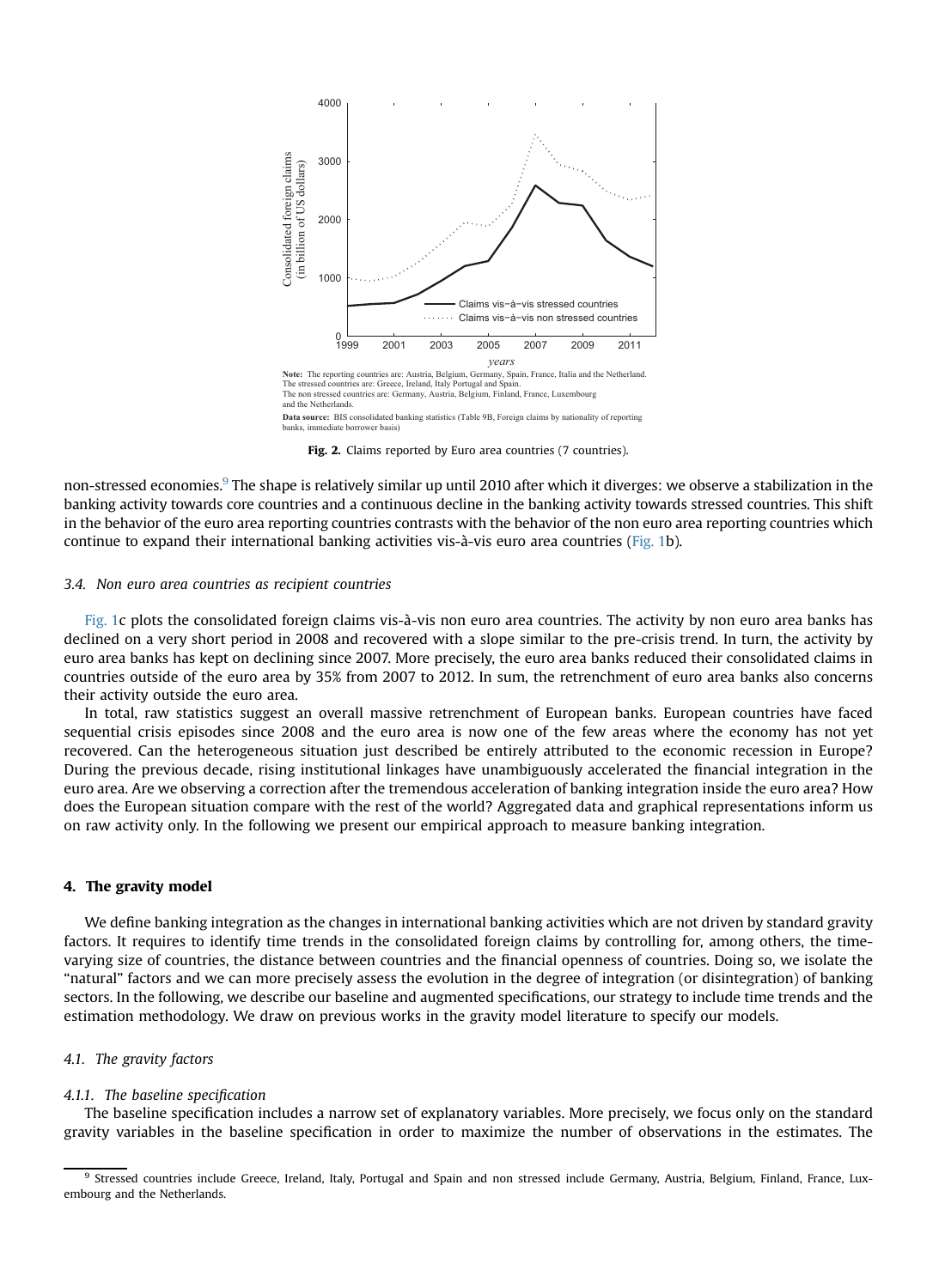baseline specification is given by:

$$
\ln CFC_{ijt} = \beta_1 \ln Y_{it} + \beta_2 \ln Y_{jt} + \beta_3 \ln D_{ij} + \beta_4 L_{ij} + \beta_5 Legal_{ij} + \beta_6 Contig_{ij} + \beta_7 EH_{ijt} + \beta_8 EEA_{ijt} + \beta_t + \mu_{ij} + \varepsilon_{ijt},
$$
\n(1)

where the subscripts refer to reporter country  $i$  that has banking activities in partner country  $j$  in year  $t$ . The BIS databases provide consolidated foreign claims expressed in nominal US dollar terms. Variable  $CFC_{ii}$  is expressed in real terms using the US GDP deflator index as a deflator.

The real GDPs of the reporter and partner countries ( $Y_{it}$  and  $Y_{it}$ ) are used as economic mass variables in the gravity specification. These data are collected from the United Nations Statistics Division. Coefficients  $\beta_1$  and  $\beta_2$  are expected to be positive. The standard gravity variables also include a set of bilateral country variables that proxy frictions. In the baseline specification, we include the geographical distance  $(D_{ii})$  and binary variables indicating the presence of a common language  $(L_{ii})$ , a common legal origin (Legal<sub>ii</sub>), a common border (Contig<sub>ii</sub>), the signature of an Economic Integration Agreement (EIA<sub>iit</sub>) and the European Economic Area membership ( $EEA_{ijt}$ ). These variables, except  $EIA_{ijt}$  and  $EEA_{ijt}$ , come from the CEPII distance database. In the gravity specification, the distance is considered to be the main friction so coefficient  $\beta_3$  is expected to be negative. However, the effect of distance can be overestimated for neighboring countries because countries sharing a common border have generally more relationships. Coefficient  $\beta_6$  associated with the contiguity dummy variable is therefore expected to be positive. Furthermore, the variables  $L_{ij}$ , Legal<sub>ij</sub>, EIA<sub>ijt</sub> and EEA<sub>ijt</sub> should positively affect the consolidated foreign claims. Indeed, the same official language makes international banking activities easier and a common legal origin can ease the assessment of the institutional framework of the partner country. In addition, EIAs are made to promote trade in services activities, including financial services, therefore allowing a deeper exploration of the liberalization process at the bilateral or multilateral level.<sup>10</sup> Finally, the variable EEA<sub>ijt</sub> is used to control for the specific situation in the European Economic Area members. Indeed the harmonization of financial services regulation is implemented at the level of the European Economic Area, i.e. 28 UE member states, plus Iceland, Norway and Lichtenstein. The variable  $EEA_{ijt}$  is a dummy taking a value equal to 1 when the EEA agreement is in force both in countries  $i$  and  $j$ .

Finally, a time fixed effect ( $\beta_t$ ) and a bilateral term ( $\mu_{ij}$ ) are included in the specification as control variables. The bilateral term is included to account for the time-invariant unobserved characteristics such as the financial center status of the dyad's countries for example.

# 4.1.2. Augmented specifications

Two main limits can be pointed out in the baseline specification. First, Eq.  $(1)$  does not control for time-varying frictions as financial openness. Second, the size of each country is captured only by the real GDP. This measure can be imprecise when the gravity model is applied to a specific sector or activity. Our augmented specifications address both limitations with the caveat that additional control variables reduces the sample size due to data availability.

The augmented specification controls for the size of the banking sector by including the credit to GDP normalized by year, Credit<sub>it</sub> and Credit<sub>it</sub> for countries i and j respectively, obtained from the Global Financial Development (GFD) database of the World Bank.<sup>11</sup> The coefficients associated with these two variables are expected to be positive because Credit<sub>it</sub> and Credit $_{it}$  act as economic mass variables.

The augmented specification includes 3 additional variables to control for time-varying frictions. More precisely, we include the Chinn-Ito index (Kaopen<sub>it</sub>), the legal structure and property rights index form the Fraser Institute (Property<sub>it</sub>), and the bank concentration indicator from the GFD database of the World Bank. The Chinn-Ito index is based on the restrictions on cross-border financial transactions reported in the IMF's Annual Report on Exchange Arrangements and Exchange Restrictions. It measures the degree of capital account openness (Chinn and Ito, 2006, 2008) and should therefore positively affect the consolidated foreign claims. The legal structure and property rights index controls for the quality of the legal system and the security of property right in the partner country as poor legal and property rights institutions can impede international banking activities as lending or holding of securities. This composite index is higher when countries have more secure property rights and when countries have legal institutions that are more supportive of the rule of law. Therefore, the coefficient associated with variable Property $_{it}$  is expected to be positive. Finally, we control for the concentration in the banking sector of the partner country with the variable Concentration $_{ih}$ , computed as the share of the assets of three largest commercial banks in total commercial banking assets. If a limited number of players dominate the banking sector in the partner country, banks from the reporting country might be impeded from entering the market. Therefore, the coefficient associated with variable Concentration $\mu$  is expected to be negative.

The augmented specification is given by:

$$
\ln CFC_{ijt} = \beta_1 \ln Y_{it} + \beta_2 \ln Y_{jt} + \beta_3 \ln D_{ij} + \beta_4 L_{ij} + \beta_5 Legal_{ij} + \beta_6 Contig_{ij} + \beta_7 EIA_{ijt} + \beta_8 EEA_{ijt} + \beta_9 Credit_{it} + \beta_{10} Credit_{it} + \beta_{11} Kaopen_{jt} + \beta_{12} Property_{jt} + \beta_{13} Concentration_{jt} + \beta_t + \mu_{ij} + \varepsilon_{ijt}.
$$
\n(2)

<sup>&</sup>lt;sup>10</sup> The variable EIA<sub>iit</sub> is constructed by Guillin (2013b). According to WTO terminology, EIAs correspond to Regional Trade Agreements (RTAs) for services (see the RTA database, <http://rtais.wto.org/UI/PublicMaintainRTAHome.aspx>).

<sup>&</sup>lt;sup>11</sup> More precisely Credit<sub>it</sub> =  $(X_{it} - \overline{X}_{t})/\sigma_t$  where  $X_{it}$  is the credit to GDP ratio for country *i* at year t,  $\overline{X}_{t}$  and  $\sigma_t$  are the average and the standard deviation respectively of the credit to GDP ratio at year t computed on the whole set of countries available in the GFD database. In sum, the variable Credit<sub>it</sub> annually ranks countries by the size of their banking sector.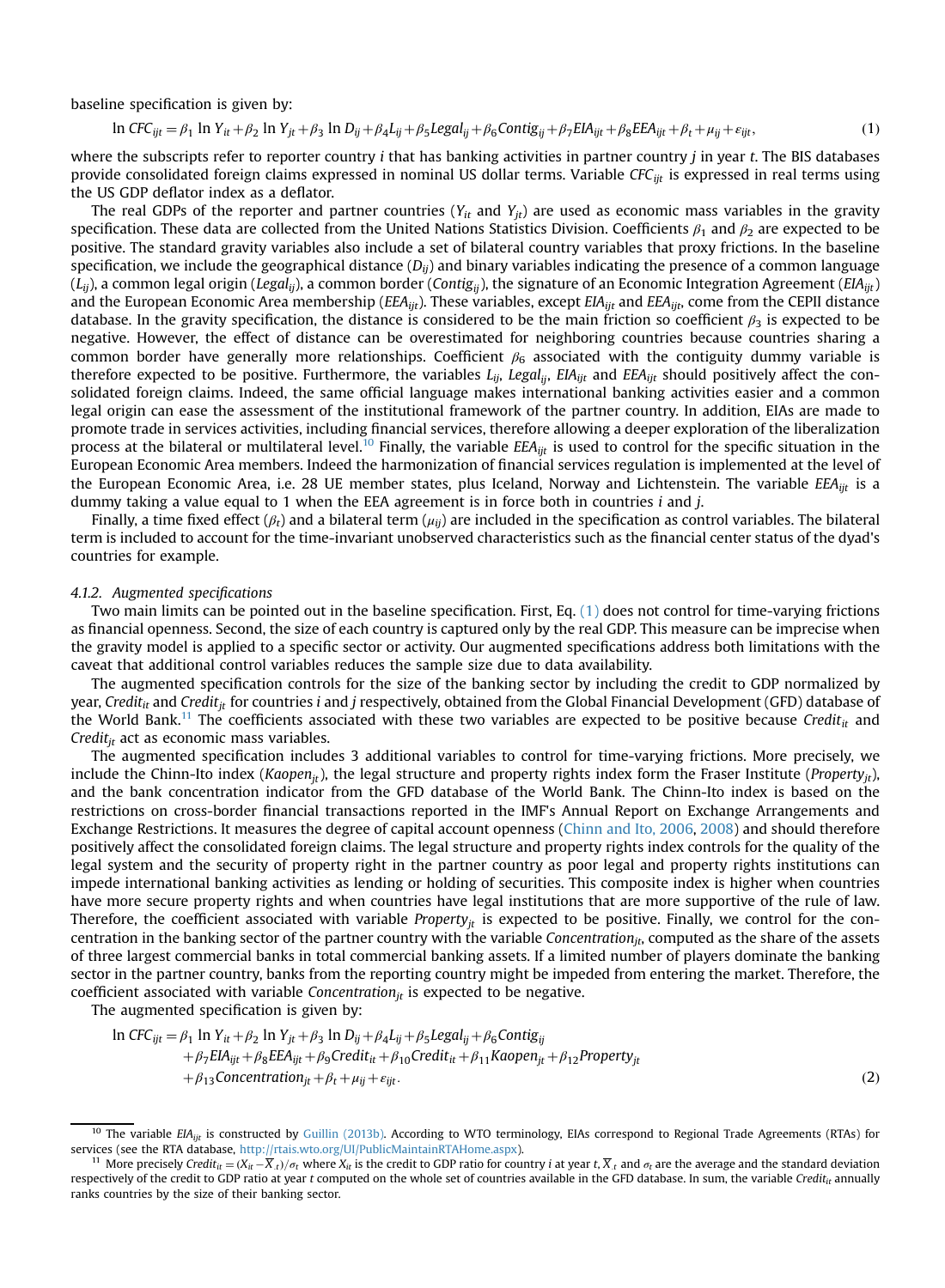#### 4.2. Trends in international banking activities

We draw inspiration from the gravity literature to compute our measure of banking integration. In Eqs. (1) and (2), the residuals  $\varepsilon_{ijt}$  may be used to compute this measure. We rather include trends in the estimated specifications to capture the changes in the banking integration. It boils down to identifying a trend in the unexplained part of the previous equations without including the noise. To do we extend our specifications to include a spline function that captures a non-linear timetrend interpreted as the banking integration. Non-linearity allows us to account for a possible reversal in the banking integration following the global financial crisis.

A spline function is defined as a smooth polynomial function that is piece-wise-defined and therefore provides a flexible tool to capture a non-linear relationship. More precisely, the spline function depends on the time trend  $(T_{iit})$ , marking the number of years since the beginning of the sample (i.e., 1999), and is embodied by two variables (called Basis0 and Basis1). These two variables are incorporated as a building-block into the gravity model instead of the time fixed effect  $(\beta_t)$ . Computational details are reported in Appendix A and a general presentation of spline functions can be found in Harrell (2001). We rely on spline functions rather than a quadratic or a cubic time-trend because, as indicated by Harrell (2001), "polynomials have some undesirable properties (e.g., undesirable peaks and valleys, and the fit in one region of X can be greatly affected by data in other regions) and will not adequately fit many functional forms" (p. 18). More particularly, we do not want to constraint the functional form fitting the evolution of the banking integration and spline functions allow us to impose lower restrictions on the shape of the banking integration than a quadratic or a cubic time-trend.

Furthermore, we allow the spline functions to be different for each group. We spread out the dyads in four groups according to the membership to the euro area and we introduce a specific spline function for each group. More precisely, the four groups are made from claims: (1) reported by euro area countries vis-à-vis euro area countries (EA-EA); (2) reported by euro area countries vis-à-vis non euro area countries (EA-NEA); (3) reported by non euro area countries vis-à-vis euro area countries (NEA- EA); (4) reported by non euro area countries vis-à-vis non euro area countries (NEA-NEA).

The augmented specification including spline functions is the following:

$$
\ln CFC_{ijt} = \beta_1 \ln Y_{it} + \beta_2 \ln Y_{jt} + \beta_3 \ln D_{ij} + \beta_4 L_{ij} + \beta_5 Legal_{ij} + \beta_6 Contig_{ij}
$$
  
+  $\beta_7 EIA_{ijt} + \beta_8 EEA_{ijt} + \beta_9 Credit_{it} + \beta_{10} Credit_{jt} + \beta_{11} Kaopen_{jt} + \beta_{12} Property_{jt}$   
+  $\beta_{13} Concentration_{jt} + \sum_{k=1}^{4} \alpha_k BasisS_{ijt}^g + \sum_{k=1}^{4} \alpha_{4+k} BasisI_{ijt}^g + \mu_{ij} + u_{ijt}.$  (3)

where Basis0 $_{ijt}^g$  and Basis1 $_{ijt}^g$  are the basis variables obtained from a natural cubic spline function if the dyad  $ij$  belong to group g and 0 otherwise. The four different groups are  $g = EA$ -EA,EA-NEA,NEA-EA or NEA-NEA.

#### 4.3. Estimation methodology

We consider the fixed effect (FE) estimator and the Hausman and Taylor (1981) (HT) estimator to estimate the model. Due to the panel structure of the data, the fixed effect estimator can be a natural choice to estimate the model. However, using fixed effects to account for the time-invariant unobserved heterogeneity  $(\mu_{ii})$  makes it impossible to identify the coefficients associated with the observed fixed effects such as the distance variable.

Switching to the random effect (RE) estimator allows us to identify all the coefficients associated with Eqs. (1)–(3) but this estimator is generally not relevant for gravity models. This is because the RE estimator includes the time-invariant unobserved individual effects within the error term and assumes that the unobserved individual effects and the explanatory variables are not correlated. This hypothesis is however generally not supported by the data and leads to inconsistent estimated coefficient. We will use the Hausman (1978) test to check if the RE estimator is inconsistent.

The alternative Hausman and Taylor (1981) estimator can provide a more satisfactory approach. The HT estimator is based on several steps (including auxiliary regressions, data transformations and an instrumental variable approach) to tackle the inconsistency generally characterizing the RE estimator.<sup>12</sup> Furthermore, this estimator requires the partition of the explanatory variables into exogenous and endogenous variables. The exogenous variables are assumed to be uncorrelated to the unobserved individual effects, whilst the endogenous variables are correlated with these effects.<sup>13</sup> Baltagi et al. (2003) and Baltagi (2005) suggest using a Hausman test on the difference between the FE estimator and the HT estimator to validate the partition of explanatory variables. When the partition is validated, the HT estimator preserves the consistency of the estimates characterizing the FE estimator, allows us to include the observed fixed effects and provides more efficient estimates.

Lastly, the sample used in the estimates will be unbalanced. This characteristic can lead to a selection bias. We use the methodology proposed by Verbeek and Nijman (1992) as in Carrère (2006) to tackle this selection bias. Verbeek and Nijman  $(1992)$  suggest including three variables in the estimated specifications to test and correct the selection bias: PRES<sub>ij</sub>, the

<sup>&</sup>lt;sup>12</sup> See Greene (2003) and Baltagi (2005) for a detailed presentation of the HT estimator. This estimator has been used by Carrère (2006) and McPherson and Trumbull (2008) for gravity models estimated on goods and Walsh (2008) and Bouvatier (2014) for gravity models estimated on services.

<sup>&</sup>lt;sup>13</sup> The distinction between time-variant variables and time-invariant variables is also made in the implementation of the HT estimator. Time-variant and time-invariant variables are treated differently in the four steps of the HT estimator.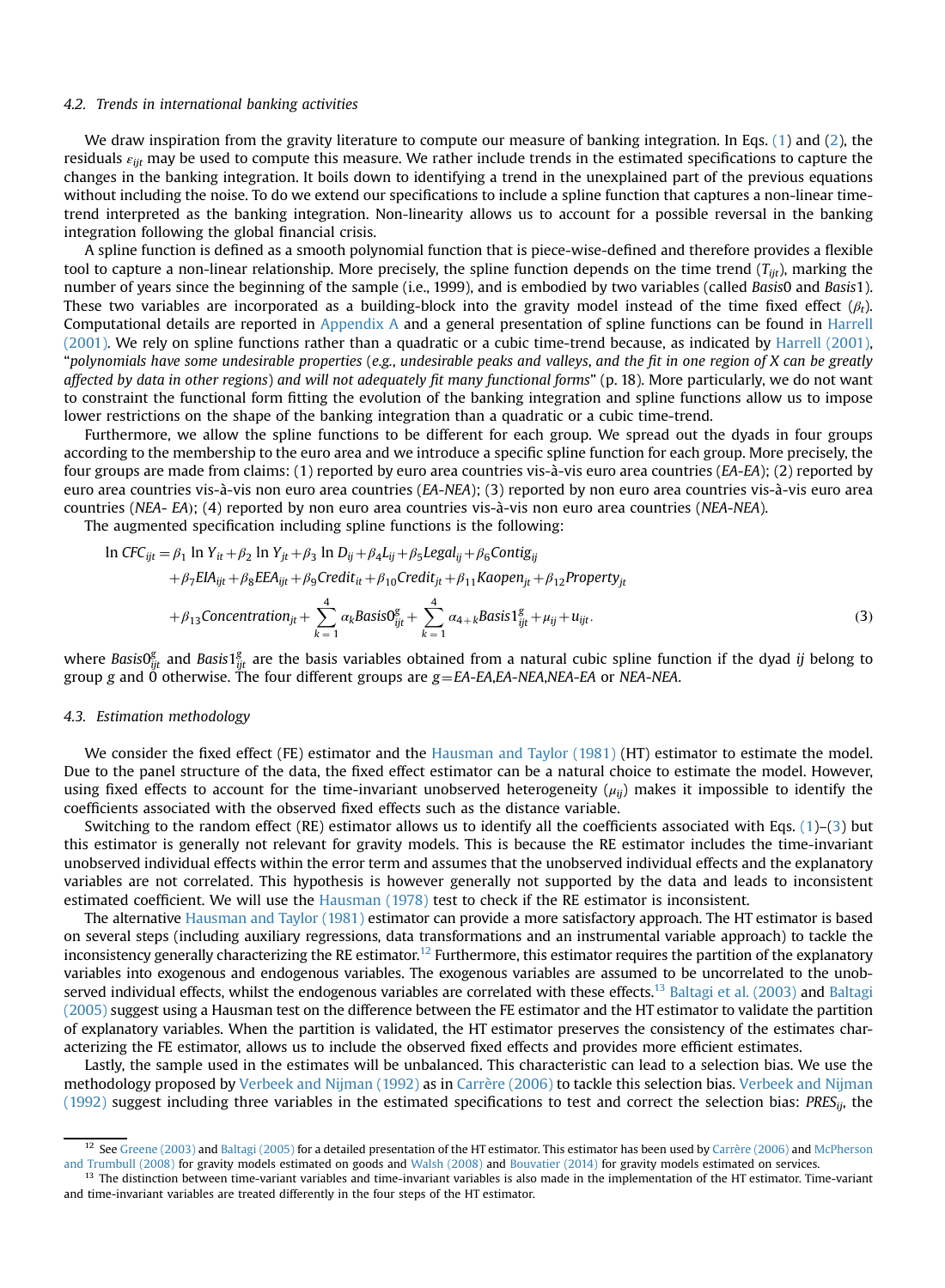number of years of presence of the country-pair ij;  $DD_{ij}$ , a dummy variable equal to one if the country-pair ij is observed in all periods; and PA<sub>iit</sub>, a dummy variable equal to one if the country-pair ij was present in the previous period.<sup>14</sup>

# 5. Results

# 5.1. Estimation results

The baseline sample contains 14 reporting countries and 186 partner countries during the period 1999–2012, resulting in an unbalanced panel data set of 22,077 observations.<sup>15</sup> The descriptive statistics concerning the variables used in the estimates are reported in Table 2.<sup>16</sup> We check pairwise correlations and variance inflation factors and detect no multicollinearity issues.

The estimates of the baseline specification are reported in Table 3. The model is firstly estimated without the basis variables in columns (1) and (2) with the FE estimator and the HT estimator respectively.<sup>17</sup> The main standard gravity factors are significant and with the expected sign: consolidated foreign claims positively depend on the economic size in source and destination countries and negatively on physical distance. This is because a larger economic size implies larger banking sectors, thus justifying the expansion of international banking activities while the distance proxies information frictions (Portes and Rey, 2005). In addition, as expected, sharing a common language boosts the consolidated foreign claims, as well as the membership to the European Economic Area of both source and destination countries. In turn, the common legal origin and the contiguity dummy variable are not significant at the 10% level. The positive effect of the existence of an Economic Integration Agreement is more difficult to identify. The coefficient associated with the variable  $EIA_{i}$  is not significant in columns (1) and (2) of Table 3 but turns significant at the 1% or 10% level when the basis variables are included and when the augmented specifications are considered. Finally, the high value of the Hausman statistic in column (1) confirms that the RE estimator is not appropriate while the low value of this statistics in column (2) suggests that the HT estimator is consistent and more efficient than the FE estimator.

The basis variables are included in columns (3) and (4) of Table 3. Our results are remarkably stable across all specifications: the estimated coefficients associated with the standard gravity factors are not noticeably modified by the inclusion of the basis variables; similarly, the estimates of the augmented specifications reported in Table 4 confirm that standard gravity factors are significant.

Focusing precisely on the additional variables in the augmented specification reported in Table 4, the variables Credit<sub>it</sub> and Credit<sub>it</sub>, included to better control for the size of the banking sectors, are firstly added in the estimates reported in columns (1) and (2). These variables have a positive and significant effect as expected. Note, however, that the inclusion of these variables imply that the sample falls to 17,826 observations. In columns (3) and (4) of Table 4, the remaining variables are added to the estimated specification and the sample falls to  $14,258$  observations.<sup>18</sup> Higher financial openness in the partner country (proxied by the variable Kaopen<sub>it</sub>) positively and significantly affects consolidated foreign claims. In addition, the positive and significant coefficient associated with variables Property<sub>it</sub> indicates that consolidated foreign claims are higher if the partner country has more secure property rights and legal institutions that are more supportive of the rule of law. Finally, the degree of concentration in the banking sector of the partner country impedes consolidated foreign claims as suggested by the negative and significant coefficient associated with variable Concentration $_{it}$ .

Given the stability of the estimates across the different specifications, we are confident with our measure of international banking integration. Recall that it is captured by the basis variables obtained from a spline function and included in the specifications. In order to draw international comparisons and document specific patterns to the euro area, we distinguish four different groups. First important remark: the basis variables are overall significant after controlling for gravity factors (see Tables 3 and 4), a fact that suggests that banking integration has significantly changed during the period. Second important result: the coefficients associated with variables Basis0 $_{ijt}^g$  and Basis1 $_{ijt}^g$  are quite different across groups and can even have opposite signs. This suggests that the evolution of the international banking activities has different pattern depending on the groups. However, it is difficult to interpret the value of the coefficients associated with spline functions. In order to get an accurate picture of banking integration and draw comparisons across regions, we plot the trends fitted by the basis variables.

<sup>&</sup>lt;sup>14</sup> Variable PA<sub>ijt</sub> is set to zero for the first year of the sample.<br><sup>15</sup> To make sure that estimations do not account for partner countries rarely observed, we restrict the sample to countries with at least 10 observat hence 186 instead of 196 partners as in the initial data set.

<sup>&</sup>lt;sup>16</sup> The group EA-EA represents 5.41% of the full sample (i.e., 1,194 observations), EA-NEA, 49.63% (i.e., 10,957 observations), NEA-EA, 5.61% (i.e., 1,238 observations) and NEA-NEA 39.35% (i.e., 8,688 observations).

<sup>&</sup>lt;sup>17</sup> In the baseline specification, the variables ln Y<sub>it</sub> and ln Y<sub>it</sub> are considered as endogenous when the HT estimator is implemented. We use the LR test (Baltagi et al., 2003) to choose the partition of the explanatory variables.

<sup>&</sup>lt;sup>18</sup> In the augmented specification, the variables In Y<sub>it</sub>, Credit<sub>it</sub>, Credit<sub>it</sub> and Concentration<sub>it</sub> are considered as endogenous when the HT estimator is implemented. We use the LR test (Baltagi et al., 2003) to choose the partition of the explanatory variables.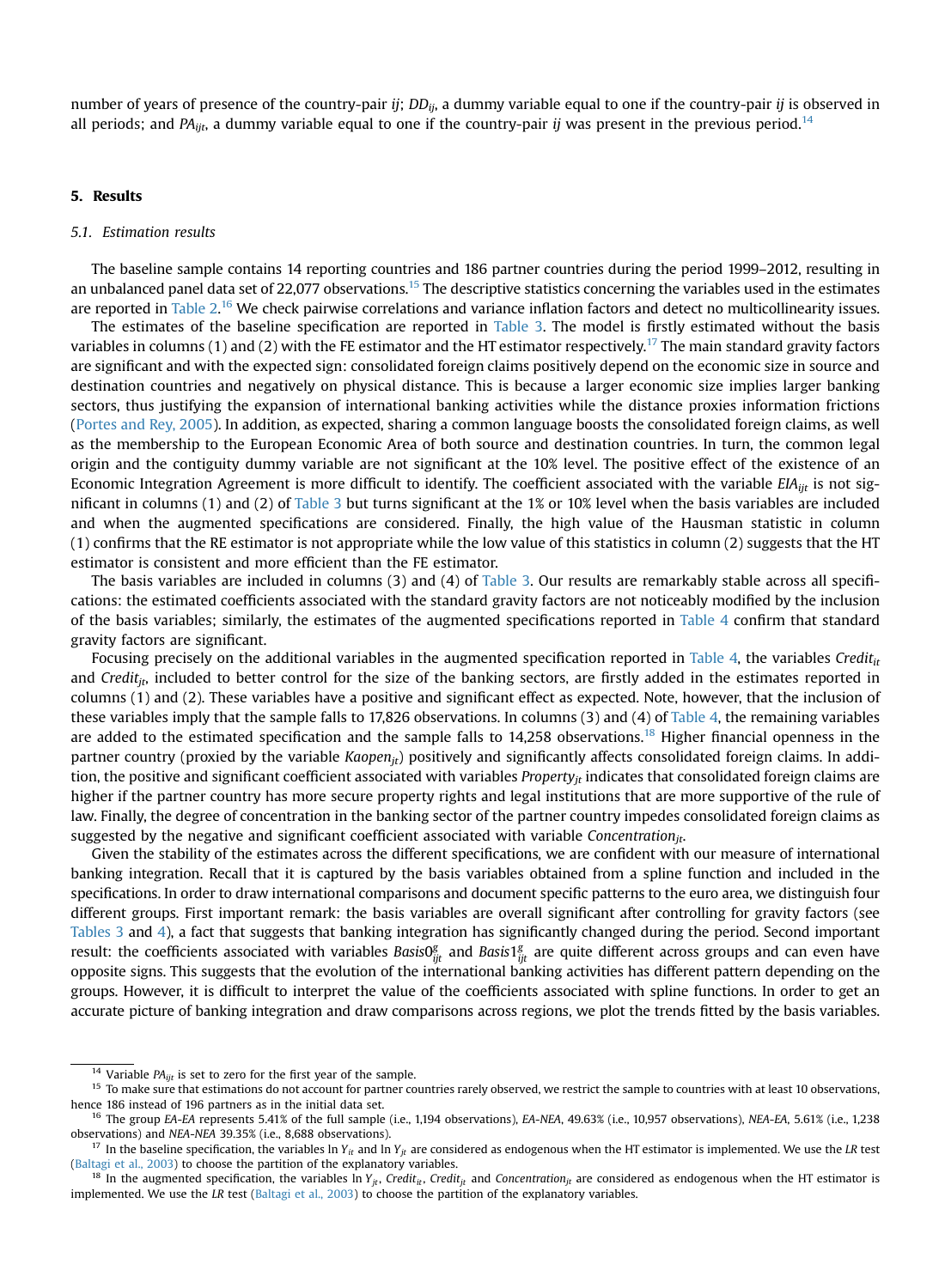| Table 2                                                        |  |
|----------------------------------------------------------------|--|
| Descriptive statistics on the variables used in the estimates. |  |

| Variable               | <b>Obs</b> | Mean  | Std. Dev. | Min          | Max   |
|------------------------|------------|-------|-----------|--------------|-------|
| In $CFC_{\text{ijt}}$  | 22077      | 5.53  | 3.16      | $-0.13$      | 13.95 |
| $ln Y_{it}$            | 22,077     | 27.87 | 1.13      | 26.19        | 30.28 |
| $ln Y_{it}$            | 22,077     | 24.52 | 2.15      | 16.86        | 30.28 |
| $ln D_{ii}$            | 22,077     | 8.40  | 0.93      | 4.09         | 9.88  |
| Language <sub>ii</sub> | 22,077     | 0.14  | 0.34      | $\mathbf{0}$ |       |
| $Legal_{ii}$           | 22,077     | 0.24  | 0.43      | $\mathbf{0}$ |       |
| Contig $_{ii}$         | 22,077     | 0.03  | 0.17      | 0            |       |
| $EIA_{ijt}$            | 22,077     | 0.10  | 0.29      | $\mathbf{0}$ |       |
| $EEA_{ijt}$            | 22,077     | 0.13  | 0.34      | $\mathbf{0}$ |       |
| $Credit_{it}$          | 17,826     | 1.87  | 0.86      | $-0.14$      | 4.65  |
| $Credit_{jt}$          | 17,826     | 0.27  | 1.13      | $-1.12$      | 4.72  |
| Kaopen <sub>it</sub>   | 14,258     | 0.82  | 1.56      | $-1.88$      | 2.38  |
| Property <sub>it</sub> | 14258      | 5.91  | 1.70      | 1.60         | 9.60  |
| Concentration $_{it}$  | 14258      | 68.67 | 19.07     | 21.40        | 100   |

#### Table 3

Baseline specification.

| Estimator:                                                                                                                                                                                                                                                                                                                                                       | (1)<br>FE                                         |                                              | (2)<br>HT                                                                                            |                                                                                              | (3)<br>FE                                                                                                                                                              |                                                                                                                                              | (4)<br>HT                                                                                                                                                                                                                      |                                                                                                                                                                                              |
|------------------------------------------------------------------------------------------------------------------------------------------------------------------------------------------------------------------------------------------------------------------------------------------------------------------------------------------------------------------|---------------------------------------------------|----------------------------------------------|------------------------------------------------------------------------------------------------------|----------------------------------------------------------------------------------------------|------------------------------------------------------------------------------------------------------------------------------------------------------------------------|----------------------------------------------------------------------------------------------------------------------------------------------|--------------------------------------------------------------------------------------------------------------------------------------------------------------------------------------------------------------------------------|----------------------------------------------------------------------------------------------------------------------------------------------------------------------------------------------|
|                                                                                                                                                                                                                                                                                                                                                                  | Coef.                                             | S.E.                                         | Coef.                                                                                                | S.E.                                                                                         | Coef.                                                                                                                                                                  | S.E.                                                                                                                                         | Coef.                                                                                                                                                                                                                          | S.E.                                                                                                                                                                                         |
| $ln Y_{it}$<br>$ln Y_{it}$<br>$ln D_{ij}$<br>Language <sub>ii</sub><br>$Legal_{ii}$<br>Contig <sub>ij</sub><br>EIA <sub>ijt</sub><br>$EEA_{ijt}$<br>$BasisO_{ijt}^{EA-EA}$<br>Basis $1_{ijt}^{EA-EA}$<br>$BasisO_{ijt}^{EA-NEA}$<br>Basis $1_{ijt}^{EA-NEA}$<br>$BasisOijtNEA-EA$<br>Basis $1_{ijt}^{NEA-EA}$<br>$BasisOijtNEA-NEA$<br>Basis $1_{ijt}^{NEA-NEA}$ | $1.1025*$<br>$0.9982***$<br>0.1404<br>$0.8978***$ | (0.5672)<br>(0.1327)<br>(0.1113)<br>(0.1119) | $0.9190***$<br>$1.0033***$<br>$-0.4318***$<br>1.1879***<br>0.0105<br>0.3483<br>0.1453<br>$0.9031***$ | (0.2489)<br>(0.1146)<br>(0.1093)<br>(0.1854)<br>(0.1117)<br>(0.3392)<br>(0.1081)<br>(0.1085) | $0.8599**$<br>1.3346***<br>$0.2911***$<br>$0.9737***$<br>0.0571<br>$0.2521***$<br>$-0.1911***$<br>$0.0622***$<br>$0.1740***$<br>$0.1247***$<br>$0.0842**$<br>$-0.0262$ | (0.4376)<br>(0.1377)<br>(0.1125)<br>(0.1110)<br>(0.0474)<br>(0.0265)<br>(0.0368)<br>(0.0147)<br>(0.0438)<br>(0.0251)<br>(0.0397)<br>(0.0163) | $1.0162***$<br>1.3008***<br>$-0.4091***$<br>1.5082***<br>$-0.0041$<br>$-0.3408$<br>$0.2894***$<br>0.9565***<br>0.0524<br>$0.2495***$<br>$-0.1942***$<br>$0.0602***$<br>$0.1660***$<br>$0.1222***$<br>$0.0772***$<br>$-0.0285*$ | (0.2077)<br>(0.1122)<br>(0.1055)<br>(0.1953)<br>(0.1164)<br>(0.3537)<br>(0.1100)<br>(0.1080)<br>(0.0425)<br>(0.0259)<br>(0.0303)<br>(0.0137)<br>(0.0367)<br>(0.0243)<br>(0.0299)<br>(0.0149) |
| Hausman statistic [p-value]:<br>FE vs RE<br>FE vs HT                                                                                                                                                                                                                                                                                                             | 104.41                                            | [0.0000]                                     | 4.61                                                                                                 | [0.9973]                                                                                     | 210.92                                                                                                                                                                 | [0.0000]                                                                                                                                     | 4.91                                                                                                                                                                                                                           | [0.9354]                                                                                                                                                                                     |
| $R_{adj}^2$<br>$R^2_{within}$<br>No. Obs.                                                                                                                                                                                                                                                                                                                        | 0.5016<br>0.1342<br>22,077                        |                                              | 22,077                                                                                               |                                                                                              | 0.5153<br>0.1426<br>22,077                                                                                                                                             |                                                                                                                                              | 22,077                                                                                                                                                                                                                         |                                                                                                                                                                                              |

Note: Standard errors are clustered at the bilateral country-pair level and reported in brackets. The variables  $PRES_{ij}$ ,  $DD_{ij}$  and  $PA_{ijt}$ , controlling for the selection bias, are considered when the HT estimator is used. Time dummies are included in the estimates when no trend variables are considered in the estimates (i.e., in columns (1) and (2)).

\*\*\* Indicate significance respectively at the 1% levels.

\*\* Indicate significance respectively at the 5% levels.

\* Indicate significance respectively at the 10% levels.

# 5.2. Graphical analysis

The estimated trends with the augmented specification (Eq. (3)) are plotted in Fig. 3.<sup>19</sup> Before commenting the evolution of banking integration in the different groups, it is worth observing that all trends implying the euro area as recipient or source countries are downward sloping after the crisis (Fig. 3(a-c) contrary to the trend in the rest of the world (Fig. 3d).

<sup>&</sup>lt;sup>19</sup> The estimated trends with the baseline specification lead to similar graphical analysis. Graphs are available upon request.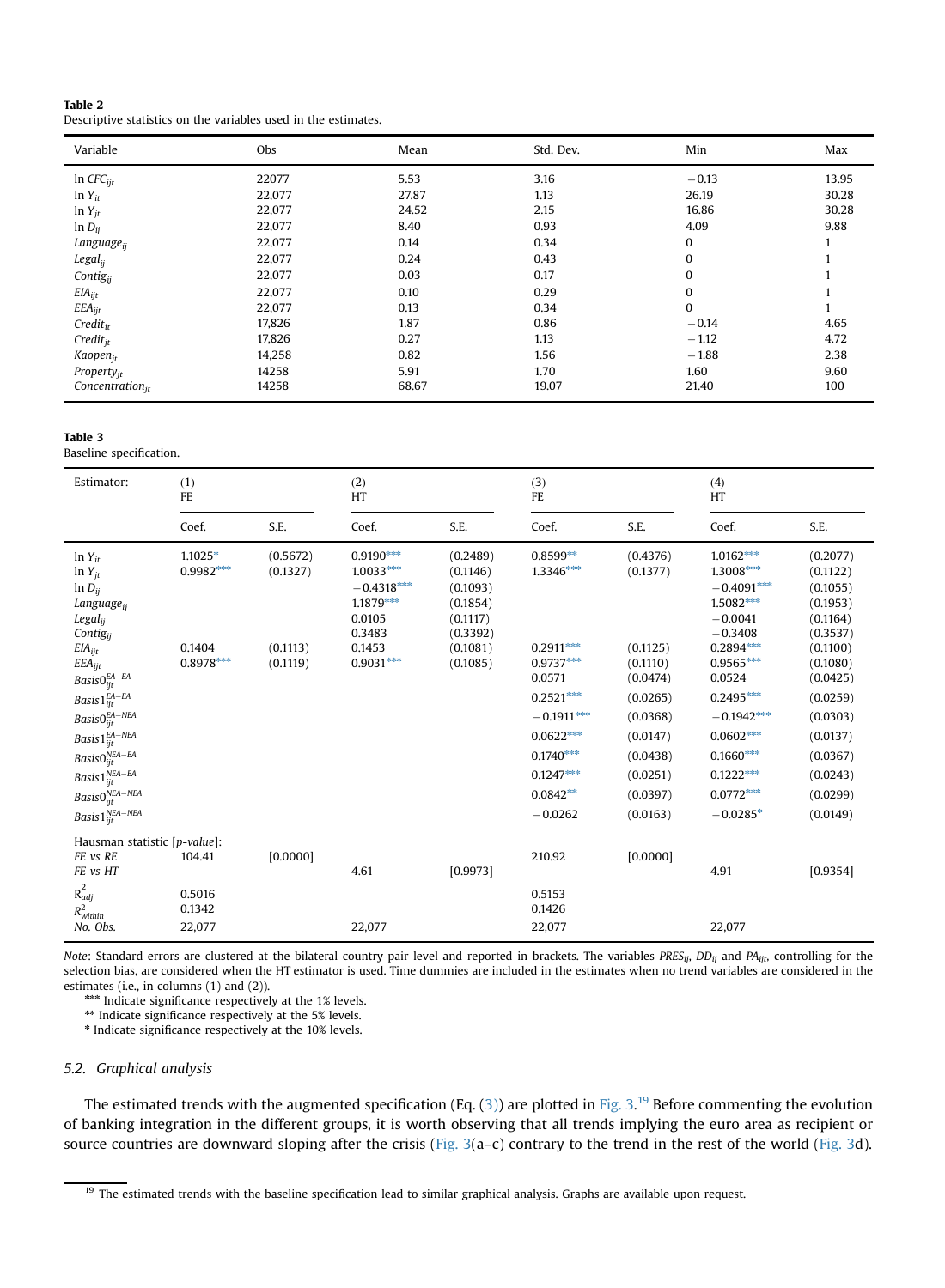| Estimator:                                                                                                                                                                                                                                                                                                                                                    | (1)<br>FE                                                                                                                                    |                                                                                                                      |                                                                                                                                                                                                       | (2)<br>HT                                                                                                                                                            |                                                                                                                                                                                  | (3)<br>FE                                                                                                                                                |                                                                                                                                                                                                                                                        | (4)<br>HT                                                                                                                                                                                                |  |
|---------------------------------------------------------------------------------------------------------------------------------------------------------------------------------------------------------------------------------------------------------------------------------------------------------------------------------------------------------------|----------------------------------------------------------------------------------------------------------------------------------------------|----------------------------------------------------------------------------------------------------------------------|-------------------------------------------------------------------------------------------------------------------------------------------------------------------------------------------------------|----------------------------------------------------------------------------------------------------------------------------------------------------------------------|----------------------------------------------------------------------------------------------------------------------------------------------------------------------------------|----------------------------------------------------------------------------------------------------------------------------------------------------------|--------------------------------------------------------------------------------------------------------------------------------------------------------------------------------------------------------------------------------------------------------|----------------------------------------------------------------------------------------------------------------------------------------------------------------------------------------------------------|--|
|                                                                                                                                                                                                                                                                                                                                                               | Coef.                                                                                                                                        | S.E.                                                                                                                 | Coef.                                                                                                                                                                                                 | S.E.                                                                                                                                                                 | Coef.                                                                                                                                                                            | S.E.                                                                                                                                                     | Coef.                                                                                                                                                                                                                                                  | S.E.                                                                                                                                                                                                     |  |
| $ln Y_{it}$<br>$ln Y_{it}$<br>$ln D_{ij}$<br>Language <sub>ii</sub><br>Legal <sub>ii</sub><br>Contigij<br>$EIA_{ijt}$<br>$EEA_{ijt}$<br>$Credit_{it}$<br>$Credit_{it}$<br>Kaopen <sub>it</sub><br>Property <sub>jt</sub><br>Concentration $_{it}$<br>$BasisO_{ijt}^{EA-EA}$<br>Basis $1_{ijt}^{EA-EA}$<br>$BasisO^{EA-NEA}_{ijt}$<br>Basis $1_{ijt}^{EA-NEA}$ | 0.5416<br>$1.7015***$<br>$0.2911***$<br>$0.7787***$<br>$0.1371***$<br>$0.3690***$<br>$-0.0543$<br>$0.2539***$<br>$-0.2286***$<br>$0.0693***$ | (0.4815)<br>(0.1611)<br>(0.1110)<br>(0.1100)<br>(0.0365)<br>(0.0395)<br>(0.0507)<br>(0.0260)<br>(0.0402)<br>(0.0163) | 0.6676***<br>1.5603***<br>$-0.2350***$<br>$1.7171***$<br>0.1306<br>$-0.8922**$<br>$0.2836***$<br>$0.7531***$<br>$0.1334***$<br>$0.3647***$<br>$-0.0482$<br>$0.2548***$<br>$-0.2090***$<br>$0.0690***$ | (0.0884)<br>(0.1248)<br>(0.0819)<br>(0.2188)<br>(0.1242)<br>(0.4032)<br>(0.1094)<br>(0.1078)<br>(0.0360)<br>(0.0391)<br>(0.0452)<br>(0.0252)<br>(0.0334)<br>(0.0153) | 0.4645<br>1.4867***<br>$0.2297*$<br>$0.6511***$<br>$0.1544***$<br>$0.3537***$<br>$0.1249***$<br>$0.0446*$<br>$-0.0035**$<br>0.0066<br>$0.2846***$<br>$-0.1788***$<br>$0.0934***$ | (0.5200)<br>(0.1849)<br>(0.1243)<br>(0.1135)<br>(0.0383)<br>(0.0482)<br>(0.0286)<br>(0.0256)<br>(0.0014)<br>(0.0459)<br>(0.0280)<br>(0.0323)<br>(0.0169) | $0.6885***$<br>$1.2338***$<br>$-0.4258***$<br>$1.1363***$<br>$0.3121***$<br>$-0.5020$<br>$0.2210*$<br>$0.6400***$<br>$0.1454***$<br>$0.3406***$<br>$0.1186***$<br>$0.0479*$<br>$-0.0038***$<br>$-0.0028$<br>$0.2822***$<br>$-0.2098***$<br>$0.0948***$ | (0.0695)<br>(0.0871)<br>(0.0627)<br>(0.1671)<br>(0.1109)<br>(0.3053)<br>(0.1210)<br>(0.1099)<br>(0.0378)<br>(0.0457)<br>(0.0266)<br>(0.0248)<br>(0.0014)<br>(0.0542)<br>(0.0288)<br>(0.0452)<br>(0.0182) |  |
| $BasisO^{NEA-EA}_{ijt}$<br>Basis $1^{NEA-EA}_{ijt}$                                                                                                                                                                                                                                                                                                           | $0.1194***$<br>$0.0863***$                                                                                                                   | (0.0432)<br>(0.0312)                                                                                                 | $0.1238***$<br>$0.0870***$                                                                                                                                                                            | (0.0331)<br>(0.0305)                                                                                                                                                 | $0.1584***$<br>$0.1176***$                                                                                                                                                       | (0.0343)<br>(0.0324)                                                                                                                                     | $0.1520***$<br>$0.1154***$                                                                                                                                                                                                                             | (0.0474)<br>(0.0334)                                                                                                                                                                                     |  |
| Basis $0_{ijt}^{NEA-NEA}$<br>Basis $1_{ijt}^{NEA-NEA}$                                                                                                                                                                                                                                                                                                        | $0.1089**$<br>$-0.0589***$                                                                                                                   | (0.0443)<br>(0.0173)                                                                                                 | $0.1245***$<br>$-0.0613***$                                                                                                                                                                           | (0.0338)<br>(0.0159)                                                                                                                                                 | $0.1927***$<br>$-0.0479***$                                                                                                                                                      | (0.0293)<br>(0.0159)                                                                                                                                     | $0.1689***$<br>$-0.0437**$                                                                                                                                                                                                                             | (0.0476)<br>(0.0176)                                                                                                                                                                                     |  |
| Hausman statistic [p-value]:<br>FE vs RE<br>FE vs HT                                                                                                                                                                                                                                                                                                          | 255.24                                                                                                                                       | [0.0000]                                                                                                             | 17.00                                                                                                                                                                                                 | [0.1495]                                                                                                                                                             | 145.19                                                                                                                                                                           | [0.0000]                                                                                                                                                 | 16.09                                                                                                                                                                                                                                                  | [0.3079]                                                                                                                                                                                                 |  |
| $R^2_{adj}$<br>$R_{within}^2$<br>No. Obs.                                                                                                                                                                                                                                                                                                                     | 0.5941<br>0.1877<br>17,826                                                                                                                   |                                                                                                                      | 17,826                                                                                                                                                                                                |                                                                                                                                                                      | 0.6246<br>0.2060<br>14,258                                                                                                                                                       |                                                                                                                                                          | 14,258                                                                                                                                                                                                                                                 |                                                                                                                                                                                                          |  |

\*\*\* Indicate significance respectively at the 1% levels. \*\* Indicate significance respectively at the 5% levels. \* Indicate significance respectively at the 10% levels.

Note: Standard errors are clustered at the bilateral country-pair level and reported in brackets. The variables PRES<sub>ii</sub>, DD<sub>ii</sub> and PA<sub>iit</sub>, controlling for the

selection bias, are considered when the HT estimator is used.

Table 4

Augmented specification.

First, before the crisis, the euro area was the most attractive destination. In fact, the trends of claims towards the euro area (Fig. 3a and c) are significantly steeper than the trends towards the rest of the world (Fig. 3b and d). The exposure of foreign banks in the euro area countries have increased by more than what size and friction factors imply during the precrisis period. In sum, after the enforcement of the monetary union in 1999, we do not only observe that the banking integration inside the euro area has boosted but also that the attractiveness of the euro area's for the other reporting countries has accelerated.<sup>20</sup> It is interesting to note that descriptive statistics are misleading as they show a much more balanced picture: the share of claims vis-à-vis euro area to claims vis-à-vis all the world has increased from 27.33% to 30.28% only between 1999 and 2005 (see Table 1).

Since the crisis, it is striking that the benefits have been entirely lost inside the monetary union (Fig. 3a), a result that puts in historical perspective the marked fragmentation of the euro area documented by previous scholars cited in the Literature section. In turn, the trend in banking activities from non euro area reporting countries towards euro area have slowed down but the decline is much less sizable (Fig. 3b).

If we now turn to the foreign bank exposure to non euro area countries, the trends of our 14 developed reporting countries are parallel between 1999 and 2004 and diverge afterwards (Fig. 3b and d). From 2006, a gap emerges between euro area and non euro area reporting countries that keeps widening onward: we find a massive retrenchment by euro area banks on the one hand and a growing integration of non euro area countries on the other hand. In sum, our estimates suggest that non euro area banks have taken advantage of the euro area banks' retrenchment and gained international market shares.

In total, the forward march of banking integration has reversed only as far as euro area countries are concerned, as recipient or source countries. The banking integration of euro area has unambiguously been cyclical since the single

 $^{20}$  This is consistent with the positive influence of euro on the attractiveness of euro assets due to lower transaction costs documented in Coeurdacier and Martin (2009).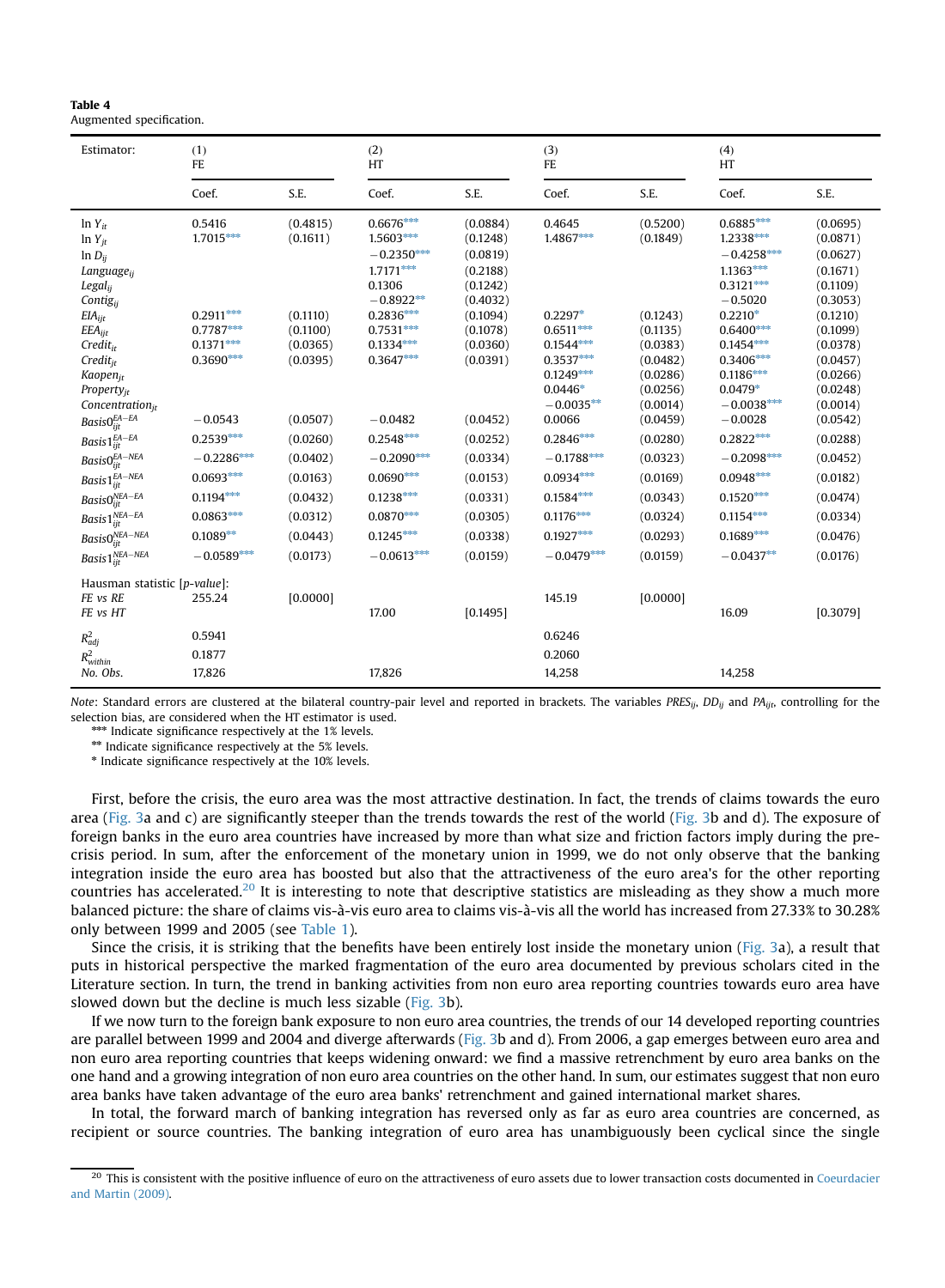

**Note:** The trend for the dyads belonging to group  $g(T_p^g)$  is given by:  $T_p^g = \alpha_k Basis0_{f+}^g \alpha_{k-1} Basis1_{f+}^g$ . The grey area corresponds to the 95% 

Fig. 3. Trends in international banking activities.

currency was launched. In the rest of the world, the decline of international banking activity in the aftermath of the financial crisis was entirely due to temporary frictions. Now, we would like to assess the magnitude of these patterns and compare their evolution with a benchmark, i.e. the level of foreign claims justified by gravity factors. To do so, we proceed to an overshooting analysis.

# 5.3. Overshooting analysis

We measure the deviations from the benchmark level to quantify the magnitude of the contraction in Europe and the forward march of banking integration in the rest of the world. From a methodological perspective, it requires to compute the fitted value of consolidated foreign claims (i.e. forecasting them with our estimated model) and assess the contribution of time trends. We compute an overshooting measure at the group level (see Appendix A for the precise methodology). The overshooting measures obtained from the augmented specification are plotted in Fig.  $4^{21}$ 

It is striking that the banking integration inside the euro area (Fig. 4a) has experienced the strongest and fastest growth across the four groups during the first half of the decade 2000. In fact, consolidated foreign claims with euro area as a source and destination were 41% below their benchmark level in 1999, a level that they have caught up in four years only and greatly exceeded: in 2006, the euro area banks' exposure to the Eurozone was 37% higher than the level justified by the benchmark. In comparison, the exposure of non euro area reporting banks to the Eurozone was 32% below their benchmark level in 1999 and has increased slightly more progressively: at the peak in 2006–2007, it was 17% above what standard gravity factors would imply (Fig. 4c).

The larger the peak, the larger the trough. On the one hand, intra euro area banking activities were 37% below the benchmark level in 2012. It means that the economic downturn faced by the euro area since 2008 is far from being sufficient to account for the decline of international banking activities between euro area members. On the other hand, in 2012, foreign

 $21$  The overshooting measures obtained with the baseline specification lead to similar conclusions. Graphs are available upon request.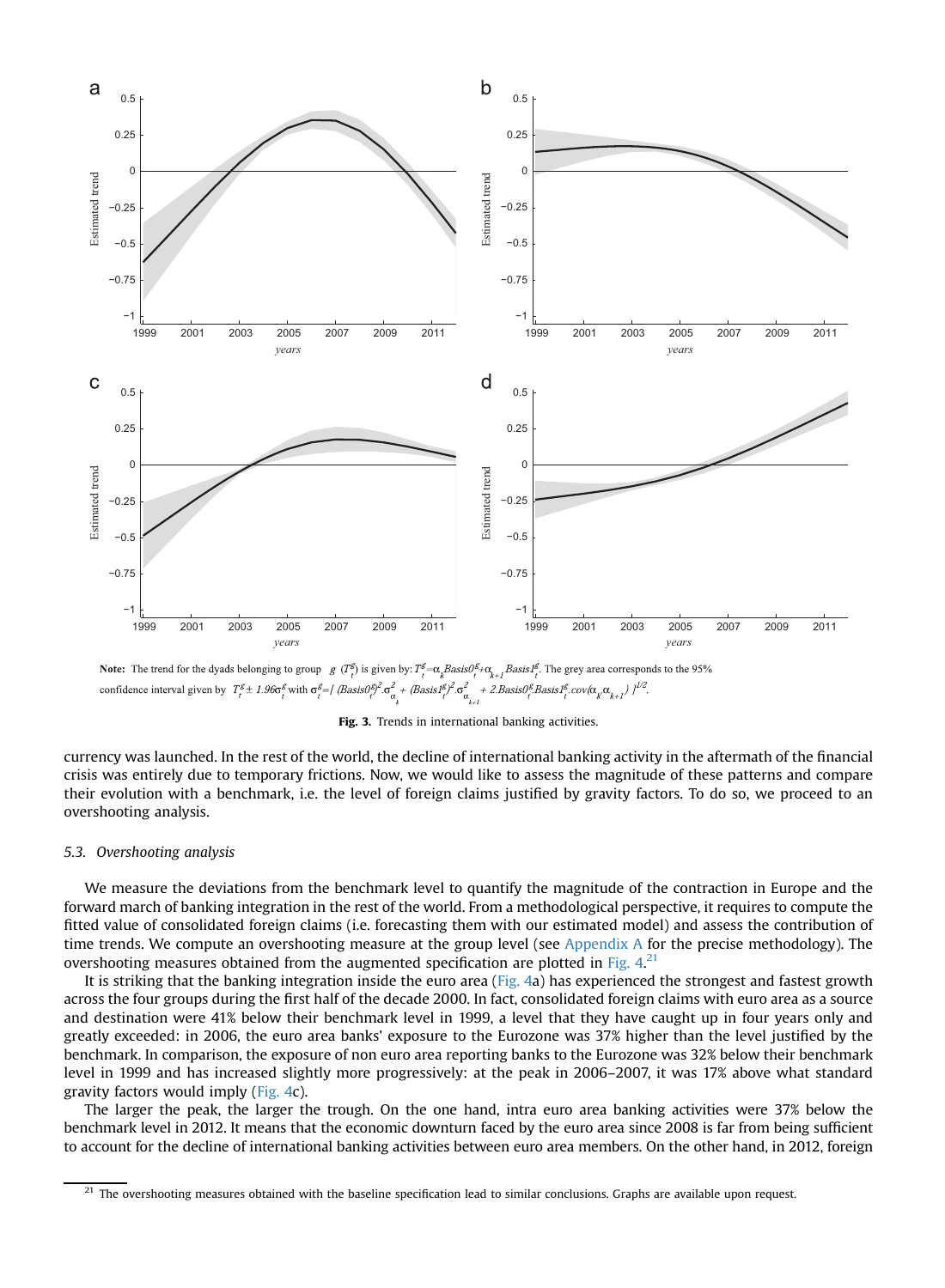

**Note:** The overshooting at the group level is defined in Appendix B. The grey area corresponds to the one−standard error band. The standard error for a given group in a given year is computed from the overshooting measures of the dyads belonging to this group.



claims from non euro area banks with destination the euro area were at the benchmark level (the undershooting is  $-1\%$  in 2012). In the following section, we will further examine the specific situation of core and peripheral recipient countries.

Now, considering the consolidated foreign claims from the euro area to the rest of the world reported in Fig. 4b, we observe that the presence of euro area banks was relatively strong in 1999, almost 13% above what size and friction factors imply. Then, euro area banks have mildly reduced their activities outside the area (probably in the benefit of inside the area) but they were still above the benchmark level in 2006. Then, we measure a sharp decline reaching 33% below its benchmark level in 2012. It is worth noting that their retrenchment inside and outside the euro area are comparable.<sup>22</sup> Given that we observe one cycle only in the euro area, i.e. no systematic cyclical pattern on a longer span, it is difficult to make a clear conclusion on the future evolution. We can only assume that, in the future, international banking activities in the euro area will increase to catch up their benchmark level (bearing in mind that this level may have decreased in the meanwhile).

Last, the pattern is strikingly different outside the euro area: while the level of banking integration was 13% below the benchmark level during the first half of the decade 2000 and it got closed to the benchmark level in 2006, it has finally exceeded it by 40% since then. In sum, banking integration has never declined and, on the contrary, the trend is steeper after the crisis. On a longer period, would the model give regular periods of overshooting and then undershooting? We leave the question open to future investigation with longer time series.

In order to grasp a more exhaustive picture, it is essential to take into account heterogeneity inside the euro area; similarly it is safe to distinguish advanced and emerging countries outside the euro area. It is the focus of the next section.

 $^{22}$  In order to gain more insight of what is driving the peculiarity of euro area, it would be interesting to repeat the analysis with disaggregated data to distinguish claims to the government, financial and private non-financial sector. Unfortunately these data are not publicly available at the bilateral level.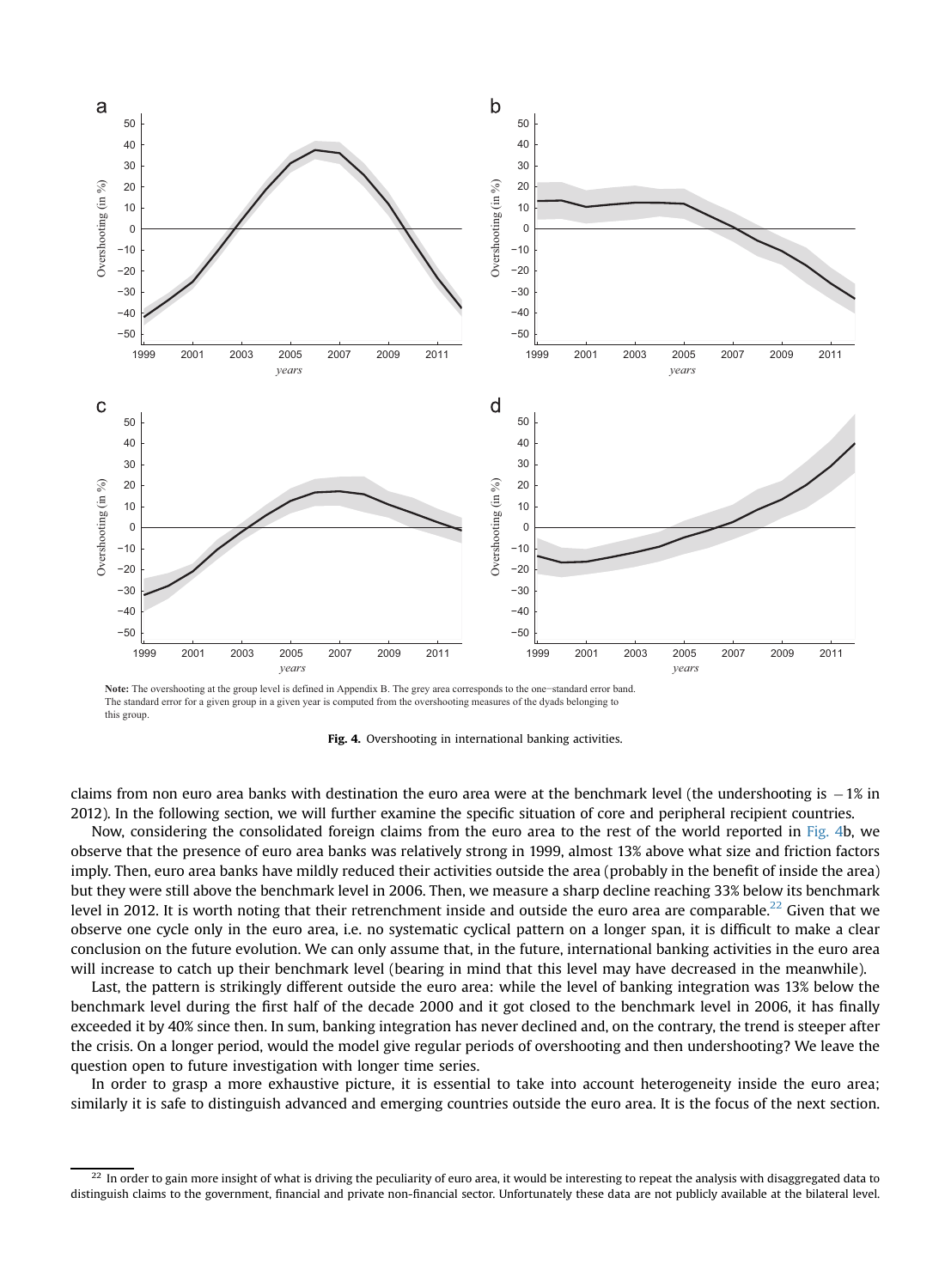#### 5.4. Focus on core/periphery and advanced/emerging countries

We break down the euro area partner countries by stressed/non stressed countries and the non euro area partner countries by level of income.

To do so, when partner countries are euro area members we intereact the basis variables with the dummy variable  $D_j^{Stressed}$  taking a value equal to 1 when the country  $j$  is a stressed euro area country (i.e., Greece, Italy, Ireland, Portugal and Spain). Therefore, the intereaction variables capture whether the shape of the trends differ when the partner country is a stressed euro area country. The estimates obtained with the FE and HT estimators are reported in columns (1) and (2) of Table 5, respectively. Only one of the interaction variable does not have a significant effect at the 10% level, implying that the shape of the estimated trends significantly differs between stressed and non stressed countries.

Fig. 5 which plots the overshooting analysis associated with the new estimate provides two important results: first inside the euro area, stressed countries have experienced more pronounced evolution from the beginning of the period. The

#### Table 5

Subgroups analyses: stressed countries and income levels.

| Estimator:                                                                                                                                                                                                              | (1)<br>FE                                                                                         |                                                                                  | (2)<br>HT                                                                                          |                                                                                  | (3)<br>FE                                                                                         |                                                                                  | (4)<br>HT                                                                                          |                                                                                  |
|-------------------------------------------------------------------------------------------------------------------------------------------------------------------------------------------------------------------------|---------------------------------------------------------------------------------------------------|----------------------------------------------------------------------------------|----------------------------------------------------------------------------------------------------|----------------------------------------------------------------------------------|---------------------------------------------------------------------------------------------------|----------------------------------------------------------------------------------|----------------------------------------------------------------------------------------------------|----------------------------------------------------------------------------------|
|                                                                                                                                                                                                                         | Coef.                                                                                             | S.E.                                                                             | Coef.                                                                                              | S.E.                                                                             | Coef.                                                                                             | S.E.                                                                             | Coef.                                                                                              | S.E.                                                                             |
| $ln Y_{it}$<br>$ln Y_{jt}$<br>$ln D_{ij}$<br>Language <sub>ii</sub><br>$Legal_{ij}$<br>Contig $_{ij}$                                                                                                                   | 0.5015<br>1.4379***                                                                               | (0.5168)<br>(0.1858)                                                             | $0.6905***$<br>$1.2194***$<br>$-0.4495***$<br>1.0977***<br>$0.3376***$<br>$-0.4726$                | (0.0682)<br>(0.0874)<br>(0.0619)<br>(0.1650)<br>(0.1113)<br>(0.3053)             | 0.3889<br>1.7496***                                                                               | (0.5139)<br>(0.1949)                                                             | $0.7570***$<br>$1.4618***$<br>$-0.5018***$<br>$1.2658***$<br>$0.3095**$<br>$-0.8371**$             | (0.0866)<br>(0.1255)<br>(0.0749)<br>(0.1895)<br>(0.1206)<br>(0.3661)             |
| $EIA_{ijt}$<br>$EEA_{ijt}$<br>$Credit_{it}$<br>$Credit_{it}$<br>Kaopen <sub>jt</sub><br>Property <sub>it</sub><br>Concentration $_{it}$                                                                                 | $0.2252*$<br>$0.6212***$<br>$0.1527***$<br>$0.3894***$<br>$0.1225***$<br>$0.0464*$<br>$-0.0035**$ | (0.1239)<br>(0.1135)<br>(0.0382)<br>(0.0517)<br>(0.0286)<br>(0.0256)<br>(0.0014) | $0.2190*$<br>$0.6111***$<br>$0.1443***$<br>$0.3792***$<br>$0.1167***$<br>$0.0476*$<br>$-0.0038***$ | (0.1205)<br>(0.1097)<br>(0.0378)<br>(0.0485)<br>(0.0264)<br>(0.0248)<br>(0.0014) | 0.1461<br>$0.5038***$<br>$0.1560***$<br>$0.3419***$<br>$0.1188***$<br>$0.0638**$<br>$-0.0044$ *** | (0.1209)<br>(0.1160)<br>(0.0376)<br>(0.0487)<br>(0.0281)<br>(0.0251)<br>(0.0014) | 0.1444<br>$0.5045***$<br>$0.1442***$<br>$0.3308***$<br>$0.1156***$<br>$0.0661***$<br>$-0.0046$ *** | (0.1181)<br>(0.1128)<br>(0.0369)<br>(0.0477)<br>(0.0267)<br>(0.0244)<br>(0.0014) |
| BasisO <sub>ijt</sub> <sup>EA–EA</sup><br>Basis $1_{ijt}^{EA-EA}$                                                                                                                                                       | 0.0735<br>$0.2316***$                                                                             | (0.0653)<br>(0.0299)                                                             | 0.0837<br>$0.2304***$                                                                              | (0.0588)<br>(0.0289)                                                             | $-0.0028$<br>$0.2768***$                                                                          | (0.0542)<br>(0.0286)                                                             | 0.0008<br>$0.2780***$                                                                              | (0.0470)<br>(0.0279)                                                             |
| $Basis0^{EA-NEA}_{ijt}$<br>$Basis1^{EA-NEA}_{ijt}$<br>$BasisO^{NEA-EA}_{ijt}$<br>Basis $1_{ijt}^{NEA-EA}$<br>$BasisOijtNEA-NEA$<br>Basis $1_{ijt}^{NEA-NEA}$                                                            | $-0.2021***$<br>$0.0956***$<br>$0.2174***$<br>$0.0915***$<br>$0.1752***$<br>$-0.0437**$           | (0.0453)<br>(0.0182)<br>(0.0508)<br>(0.0373)<br>(0.0476)<br>(0.0175)             | $-0.1750***$<br>$0.0945***$<br>$0.2214***$<br>$0.0901**$<br>$0.1958***$<br>$-0.0477***$            | (0.0324)<br>(0.0169)<br>(0.0398)<br>(0.0365)<br>(0.0294)<br>(0.0159)             | $-0.3267***$<br>$0.0501***$<br>$0.1503***$<br>$0.1119***$<br>$0.1193**$<br>$-0.0446**$            | (0.0528)<br>(0.0211)<br>(0.0474)<br>(0.0331)<br>(0.0562)<br>(0.0215)             | $-0.2934***$<br>$0.0456**$<br>$0.1491***$<br>$0.1130***$<br>$0.1417***$<br>$-0.0513**$             | (0.0421)<br>(0.0199)<br>(0.0354)<br>(0.0323)<br>(0.0419)<br>(0.0202)             |
| $Basis0^{EA-EA}_{ijt} \ast D^{Stressed}_j$<br>$Basis1_{ijt}^{EA-EA}*D_{j}^{Stressed}% \label{Bess1}%$<br>$BasisO^{NEA-EA}_{ijt} {\bf \ast } D^{Stressed}_j$<br>$Basis1_{ijt}^{NEA-EA}*D_{j}^{Stressed}% \label{eq:1}%$  | $-0.2107**$<br>$0.1380**$<br>$-0.1848***$<br>0.0746                                               | (0.0865)<br>(0.0580)<br>(0.0662)<br>(0.0631)                                     | $-0.2176**$<br>$0.1466***$<br>$-0.1829***$<br>0.0817                                               | (0.0862)<br>(0.0583)<br>(0.0659)<br>(0.0634)                                     |                                                                                                   |                                                                                  |                                                                                                    |                                                                                  |
| $Basis0^{EA-NEA}_{ijt} \mbox{\footnotesize{$\ast$}} D^{High}_j$<br>$Basis1^{EA-NEA}_{ijt} {\bf \ast } D^{High}_j$<br>$BasisO^{NEA-NEA}_{ijt} {\bf \ast } D^{High}_j$<br>$Basis1^{NEA-NEA}_{ijt} {\bf \ast } D^{High}_j$ |                                                                                                   |                                                                                  |                                                                                                    |                                                                                  | $0.2623***$<br>$0.1241***$<br>0.0406<br>0.0090                                                    | (0.0556)<br>(0.0353)<br>(0.0470)<br>(0.0323)                                     | $0.2462$ **<br>$0.1288***$<br>0.0311<br>0.0123                                                     | (0.0544)<br>(0.0353)<br>(0.0456)<br>(0.0321)                                     |
| Hausman statistic [p-value]:<br>FE vs RE<br>FE vs HT                                                                                                                                                                    | 150.72<br>0.6290                                                                                  | [0.0000]                                                                         | 13.34                                                                                              | [0.7709]                                                                         | 196.41<br>0.6098                                                                                  | [0.0000]                                                                         | 24.58                                                                                              | [0.1369]                                                                         |
| $R_{adj}^2$<br>$R_{within}^2$<br>No. Obs.                                                                                                                                                                               | 0.2081<br>14,258                                                                                  |                                                                                  | 14,258                                                                                             |                                                                                  | 0.2167<br>14,258                                                                                  |                                                                                  | 14,258                                                                                             |                                                                                  |

Note: Standard errors are clustered at the bilateral country-pair level and reported in brackets. The variables PRES<sub>ij</sub>, DD<sub>ij</sub> and PA<sub>ijt</sub>, controlling for the selection bias, are considered when the HT estimator is used. The variables  $D_j$  and  $D_j$  are included in the estimated specifications but not reported specifications but not reported to save space.

\*\*\* Indicate significance respectively at the 1% levels.

\*\* Indicate significance respectively at the 5% levels.

\* Indicate significance respectively at the 10% levels.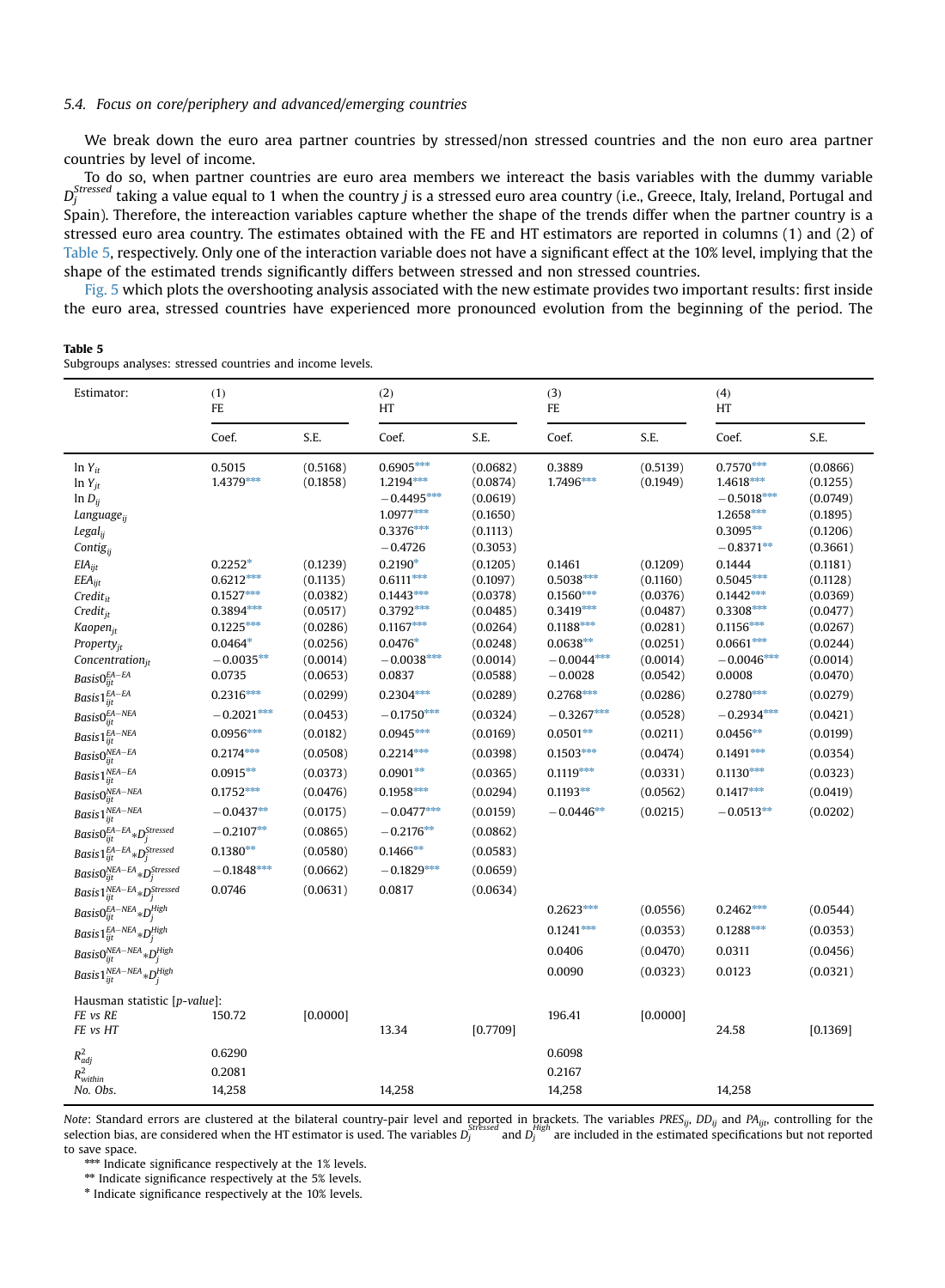

Note: The overshooting at the group level is defined in Appendix B. The grey area corresponds to the one−standard error band. The standard error for a given group in a given year is computed from the overshooting measures of the dyads belonging to this group.

Fig. 5. Overshooting with the distinction between stressed and non stressed Euro area countries.

overshooting of stressed countries is estimated at 54% above the benchmark in 2006 versus 28% for non stressed countries. After the crisis, the decline mirrors the boom with a level of banking activity at 56% below the benchmark level versus -24% for non stressed euro area members. In sum stressed euro area countries have experienced a stronger financial cycle than the rest of the area. Second, the activity of non euro area countries with their euro area partners has mostly diverged after the crisis. The activity towards non stressed and stressed countries was similarly at 17% above the benchmark level before the crisis. Then, the exposure to non stressed countries has remained steady 17% above the benchmark level; in turn, the exposure to stressed countries was 26% below the benchmark level in 2012. In sum, the withdrawal of euro area assets is heterogenous and entirely driven by the withdrawal from stressed countries assets. The international banking activity towards stressed euro area countries has experienced a complete cycle over the period with significantly more marked evolutions inside the euro area.

Second, we interact the basis variables when partner countries are non euro area members with the dummy variable  $D_i^{High}$ taking a value equal to 1 when the country *j* is classified as high income country in the World Bank's classification. The interaction variables capture whether the shape of the trends differs when the partner country is a high income country. The estimates obtained with the FE and HT estimators are reported in columns (3) and (4) of Table 5, respectively. The interaction variables are not significant at the 10% level for non euro area reporting countries. It means that the level of income does not affect the trend outside the euro area. Conversely, the interaction variables are significant at the 1% level for euro area reporting countries. Therefore the trend between euro area reporting countries and non euro area partner country depends on the level of income. In order to explicitly represent these differences, we plot the overshooting analysis on Fig. 6. We observe that the difference only matters at the beginning of the sample. In 1999, euro area reporting countries were weakly integrated with high income non euro area countries while they were in an overshooting situation with nonadvanced partner countries. After the crisis, the level of income stops mattering and the trends converge.

In total, we show that the amplitude of the cycle in the euro area has been significantly larger for stressed countries, i.e. the larger the peak, the larger the trough. In turn, for the rest of the world, the differences of income only matters before 2006. Furthermore, outside the euro area, the banking integration has been a tenacious long-run trend whatever the level of income. The uncovered dynamics echo the waves in international capital flows described in Forbes and Warnock (2012). We add that the waves differ significantly across regions while Forbes and Warnock (2012) and Rey (2015) have emphasized that the primary factor associated with capital flow episodes is changes in global risk and not domestic conditions. We assume that the difference may arise from a different resilience to global factors by zone, an explanation still consistent with the global factor story.

Last but not least, explaining these patterns is unfortunately beyond the scope of our dataset. For example, to assess the effect of rising sovereign risk on the exposure to foreign sovereign bonds as suggested in Eaton and Gersovitz (1981), one needs both to know the exposure to foreign sovereign bonds by dyad and to have a proxy for sovereign risk of the partner country such as individual sovereign credit default swap. With the aggregate sectoral exposure only (i.e. aggregating banking, corporate non-financial or sovereign), one cannot properly assess the marginal effect of sovereign risks on the exposure to foreign sovereign bonds because the share of sovereign claims in the aggregate sectoral exposure is unknown and varies across dyads. So the estimated marginal effect of sovereign risk upon consolidated foreign claims would not be informative and artificially driven by the unknown breakdown. In sum, we need data of the exposure on a sectoral basis to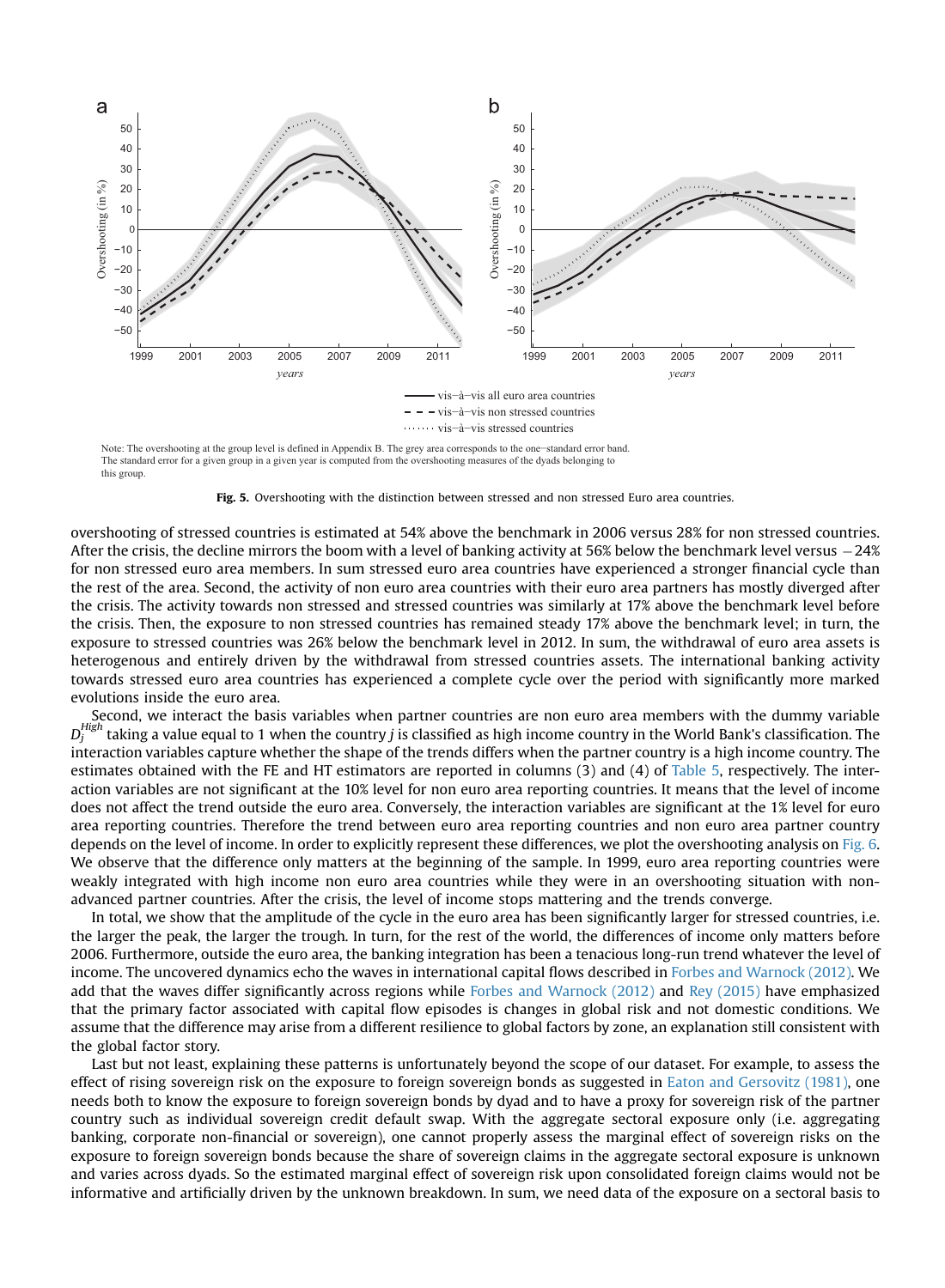

corresponds to the one−standard error band. The standard error for a given group in a given year is computed from the overshooting measures of the dyads belonging to this group.

Fig. 6. Overshooting with the distinction between high income and non high income vis-à-vis countries.

explicitly test the relative relevance of these explanations. Unfortunately they are not publicly available at the dyad level. Before concluding, we present several tests to confirm the robustness of our results.

#### 5.5. Robustness checks

The stability of our results has been evaluated with several alternative specifications of the empirical model. For the sake of space, all estimates and corresponding graphs are available upon request in an unpublished appendix.

#### 5.5.1. Alternative augmented specifications

We report the estimates of the baseline specification and the estimates of an augmented specification in the main body of the paper but much more alternative specifications could have been used.

# Banking crises:

In a preliminary work, we considered the inclusion of dummies to control for banking crisis periods relying on the Laeven and Valencia (2012) database. These additional variables do not alter our conclusions.

# Proxies for the size:

We tested several variables to better control for size. First, we included stock market capitalization as a share of GDP to better control the size; first the variable is not significant and second the lower availability of stock market capitalization data reduces the sample size. Second, we included Credit<sub>it</sub> to control better for the size of the source country. The results reported in Table 4 show that the GDP variable of the source country (ln  $Y_{it}$ ) turns non-significant when the augmented specification is estimated with the FE estimator.<sup>23</sup> The smaller sample used to estimate the augmented specification and the variable Credit<sub>it</sub> can both explain that the variable ln Y<sub>it</sub> turns non significant. To disentangle these two explanations, we have estimated the augmented specification without the variable Credit<sub>it</sub>. The results show that the variable ln Y<sub>it</sub> remains significant at the 10% level. Consequently, the smaller sample used to estimate the augmented specification does not impact our results and the size effect is properly captured by the variable Credit<sub>it</sub>.

Third, we augment our specification with domestic bank assets in the reporting and destination countries in absolute terms. The variables are significant and positive as in the previous estimates including the variable credit-to-GDP (normalized by year). The corresponding overshooting graph looks similar to our core estimates with more pronounced evolutions in some cases.

Stronger asymmetries after 2006:

We allowed the estimated coefficient associated with distance to vary after 2006 in order to account for stronger asymmetries. Indeed the value of the coefficient increases in absolute terms (becomes more negative) after 2006. The overshooting quantitative analysis changes accordingly but our conclusions remain similar.

Dummy variable for euro area membership:

<sup>&</sup>lt;sup>23</sup> The variable ln Y<sub>it</sub> remains significant at the 1% level when the HT estimator is used. Indeed, the Hausman test reported in Table 4 indicate that the HT estimator is consistent and more efficient than the FE estimator.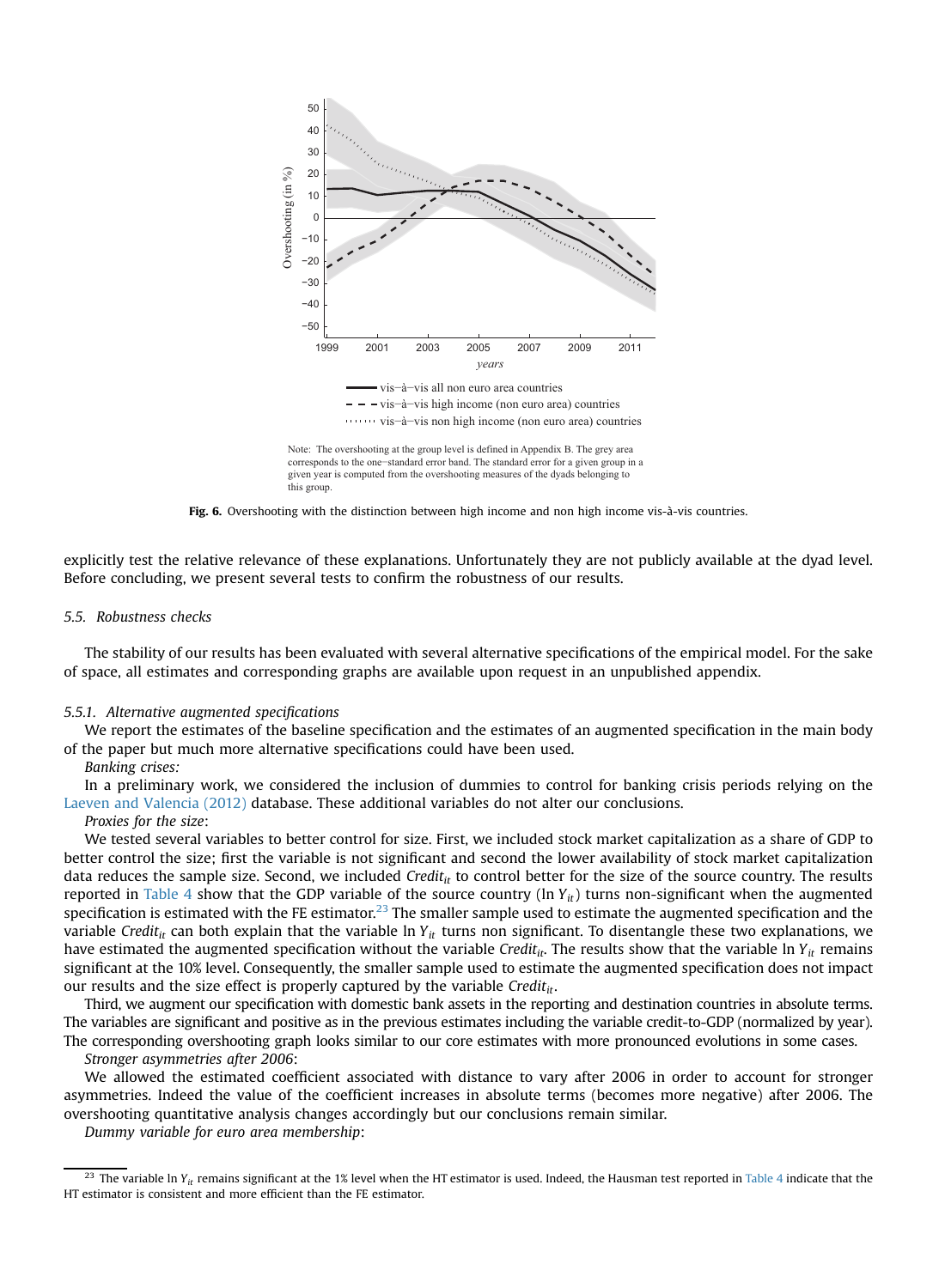The euro area members may benefit differently from the EEA harmonization. Therefore in a robustness check, we include an additional dummy variable Euro<sub>iit</sub> taking a value equal to 1 when the dyad *i* and *j* are both euro area members. The coefficient associated with the variable Euro $_{i}$  is not significant at the 10% level suggesting that being an euro area member does not bring extra banking activity on average in comparison with being an EEA member, all things being equal.

### Initial conditions:

It is likely that the evolution through time depends on the original degree of cross-country integration. In order to control for initial conditions, we include the bilateral amount of consolidated foreign claims in 1999 and start our estimate in 2000 (data are not available for partners before 1999). The effect of this time-invariant variable can only be identified with the HT estimator. It is not significant. However, it does not mean that initial conditions do not matter in the evolution of trends across groups. In fact, our trends are not constrained to start at the same level and it is clear on Fig. 3 that trends start at different levels across groups.

# Multilateral resistance factors:

Not just bilateral, but also multilateral resistance factors, the barriers that each country faces with the rest of the world, may affect the foreign claims. The multilateral resistance terms are not directly observable. We follow Carrère (2006) to compute the "remoteness" variable and include it in the augmented specification. The coefficient associated with this variable is positive and significant at the 5% level with the HT estimator and non significant at the 10% level with the FE estimator. Results are similar and our conclusions remain.

# Exchange rate effects:

McGuire and Wooldridge (2005, p. 81) point to the fact that exchange rate variation can affect reported positions of consolidated foreign claims. In order to adjust for exchange rate movements, we augment our specification with the log of bilateral real exchange rate vis-a-vis the US dollar of each reporting country and partner countries. An increase corresponds to an appreciation of the currency of country i or j, hence a depreciation of the US dollar. We expect positive signs for these variables. Both variables are significant and positive which confirms the overestimation of the bilateral banking activity when the US dollar depreciates. Results are similar and our conclusions remain.

#### 5.5.2. Functional form of the time trends

In order to minimize the prior on the shape of the time-trend, we use a spline function that provides flexibility to capture a nonlinear relationship. A posteriori, given the shape of the estimated trends on Fig. 3, quadratic functions may also have fitted these evolutions. So to check the stability of our results, we run estimates using quadratic time-trends which lead to similar conclusions.

#### 5.5.3. Choice of the benchmark in the overshooting analysis

Last, the overshooting evaluation requires several methodological choices, in particular concerning the definition of the benchmark level (see Appendix B). In the main body of the paper, the model is re-estimated without the trend variables to compute the benchmark levels. For robustness check, we also considered as benchmark the fitted values of the dependent variable when all the coefficients associated with trend variables (i.e., the  $\alpha_k$  in Eq. (3)) are shut down to 0. This approach does not require to re-estimate the model and provides similar conclusions concerning the overshooting evaluation.

# 6. Conclusion

We assess the evolution of international banking activity at the light of gravity equations which allow us to control for standard determinants in order to draw international banking (dis)integration trends. Our estimates on a panel of 14 reporting countries and their 186 partners during the period between 1999 and 2012 uncover several important stylized facts.

First, banking activity towards the euro area has been cyclical since 1999 with a peak in 2006 before the global financial crisis (37% above the benchmark) and a severe decline after the crisis. The decline is not only a correction of the overshooting but it is also followed by an undershooting estimated at 37% below the benchmark level, which corresponds to a marked disintegration. We find a larger amplitude of the cycle in stressed countries than on average. In addition, euro area banks have reduced their international exposure inside and outside the euro area to a similar extent no matter the level of income. Second, the forward march of banking integration has reversed only as far as euro area countries are concerned as source or destination countries. In the rest of the world, the decline of international banking activity in the aftermath of the financial crisis was entirely due to temporary frictions. As a consequence we find no banking disintegration between non euro area countries. Third, the differences of income only matter for the banking activity from the euro area towards the rest of the world and only before 2006. Outside the euro area, the banking integration has been a tenacious long-run trend whatever the level of income.

These results hopefully call for future investigations that go beyond the scope of our dataset. First, the simultaneity of the European retrenchment and of the expansion of international banking activities of non-euro area members raises the question of a transfer of international banking activities from the euro area to non-euro area countries. Testing this transfer hypothesis would require to gather and examine the data of non euro area banks market shares after 2007. Second, it would be interesting to disentangle the different channels leading to the retrenchment of euro area banks. To explore such channels, one would need bank-level and disaggregated data distinguishing claims by sectoral exposure.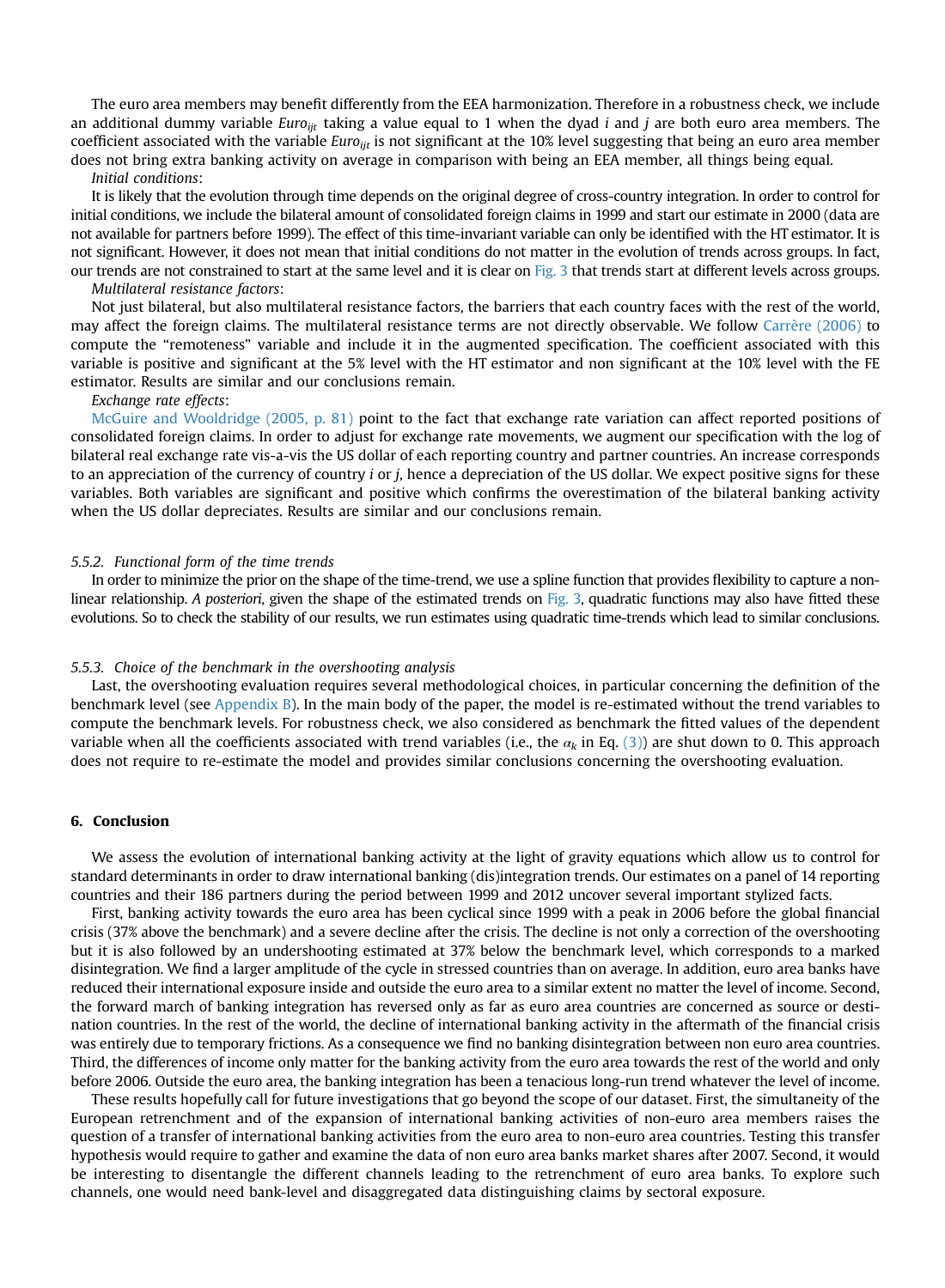## Acknowledgments

Previous versions of this paper were presented Labex-Refi seminars and CEPR-IMFS research meeting. We are grateful for comments from seminar participants. We would like to acknowledge helpful discussions with Gunther Capelle-Blancard, Jérôme Creel, Linda Goldberg and Friederike Niepmann. We are very grateful to Amélie Guillin for sharing data on Economic Integration Agreements. We thank two anonymous referees for helpful comments and suggestions.

### Appendix A. Spline function

A restricted cubic spline (also referred to as a natural cubic spline) is defined as a smooth polynomial function that is piece-wise-defined. This function depends on the time trend  $(T)$  marking the number of years since the beginning of the sample in 1999 (with  $T = 1, 2, ..., 14$ ). The places where the polynomial pieces connect are referred to as knots and allow one to introduce changes in the relationship between the endogenous variable and the time trend (T).

Considering  $n+2$  knots at  $k_{\min} < k_1 < \cdots < k_n < k_{\max}$ , an unrestricted cubic spline function is written as follows (Royston and Sauerbrei, 2007)<sup>24</sup>:

$$
S(T) = \beta_{00} + \beta_{10}T + \beta_{20}T^{2} + \beta_{30}T^{3} + \sum_{j=1}^{n} \beta_{j}(T - k_{j})_{+}^{3} + \beta_{k_{\min}}(T - k_{\min})_{+}^{3} + \beta_{k_{\max}}(T - k_{\max})_{+}^{3}
$$

where the plus function  $(T-k)_+$  is defined as

$$
(T-k)_{+} = \begin{cases} T-k & \text{if } T \ge k \\ 0 & \text{otherwise} \end{cases}
$$

The terminology "restricted cubic spline" (or natural cubic spline) refers to the constraints imposed on  $S(T)$ , which imply linearity beyond the boundary knots  $(k_{min}$  and  $k_{max}$ ).<sup>25</sup> This requirement tends to avoid wild behavior near the extremes values of the data. Then, the restricted cubic spline function is written as (see Royston and Parmar, 2002 (p. 2194) for the algebraic details):

$$
S(T) = \gamma_0 + \gamma_1 \text{Basis}_0 + \gamma_2 \text{Basis}_1 + \dots + \gamma_{n+1} \text{Basis}_n
$$

with  $\gamma_0 = \beta_{00}, \gamma_1 = \beta_{10}, \gamma_{i+1} = \beta_i$  for  $j = 1, ..., n$  and

$$
Basis_0 = T
$$
  
\n
$$
Basis_j = (T - k_j)_+^3 - \lambda_j (T - k_{\min})_+^3 - (1 - \lambda_j)(T - k_{\max})_+^3 \quad \text{for } j = 1, ..., n
$$

with  $\lambda_j = \frac{k_{\text{max}} - k_j}{k_{\text{max}} - k_{\text{min}}}$  $\frac{k_{\text{max}} - k_{\text{min}}}{k_{\text{max}} - k_{\text{min}}}.$ 

Then, the basis variables ( $Basis_0, \ldots, Basis_n$ ) can be added to the regressors in the gravity model to capture a non-linear time-trends that embody the evolution in the banking integration. However, the basis variables have been orthogonalized before being included in the estimated specification, as suggested by Royston and Sauerbrei (2007). Without any transformation, the basis variables are highly correlated.

The main issue related to restricted cubic splines concerns the choice of the number of knots and their locations. Harrell (2001) recommends placing knots at equally spaced percentiles of the duration variable. In applied use, the number of knots generally varies between three and seven. We use three knots (from which two basis variables are obtained) because the sample covers a limited number of years (i.e. 14 years). When three knots are considered, the default percentiles provided by Harrell (2001) are 10%, 50% and 90%. The lower and higher knots are then placed near the extreme values, and the remaining knots are placed so that the proportion of observations between the knots is constant.

# Appendix B. Overshooting measure

The overshooting measure at the group level is computed in four steps.

First, we compute the fitted values of the dependent variable (defined as  $\widehat{CFC}_{ijt}$ ) and the fitted values of the dependent variable when the model is re-estimated without the trend variables (defined as  $\ln \widehat{CFC}_{ijt}$ ).<sup>26</sup> The variables ln  $\widehat{CFC}_{ijt}$  and In  $\widehat{CFC}_{ijt}$  correspond to predictions of the logarithm of the consolidated foreign claims.

Second, we face a re-transformation problem because we are interested in the fitted values of the level of the consolidated foreign claims rather than their logarithm. Taking the exponential of  $\ln \overline{\text{CFC}}_{ijt}$  and  $\ln \overline{\text{CFC}}_{ijt}$  is incorrect because the

 $\frac{24}{24}$   $k_{\text{min}}$  and  $k_{\text{max}}$  are the boundary knots and will not be placed at the extremes of T, as suggested by Harrell (2001).<br><sup>25</sup> For example, the linearity constraint below  $k_{\text{min}}$  (i.e. when  $T < k_{\text{min}}$ ) re also been considered to compute  $\ln \widehat{CFC}_{ijt}$ . This alternative approach to compute  $\ln \widehat{CFC}_{ijt}$  leads to similar conclusions.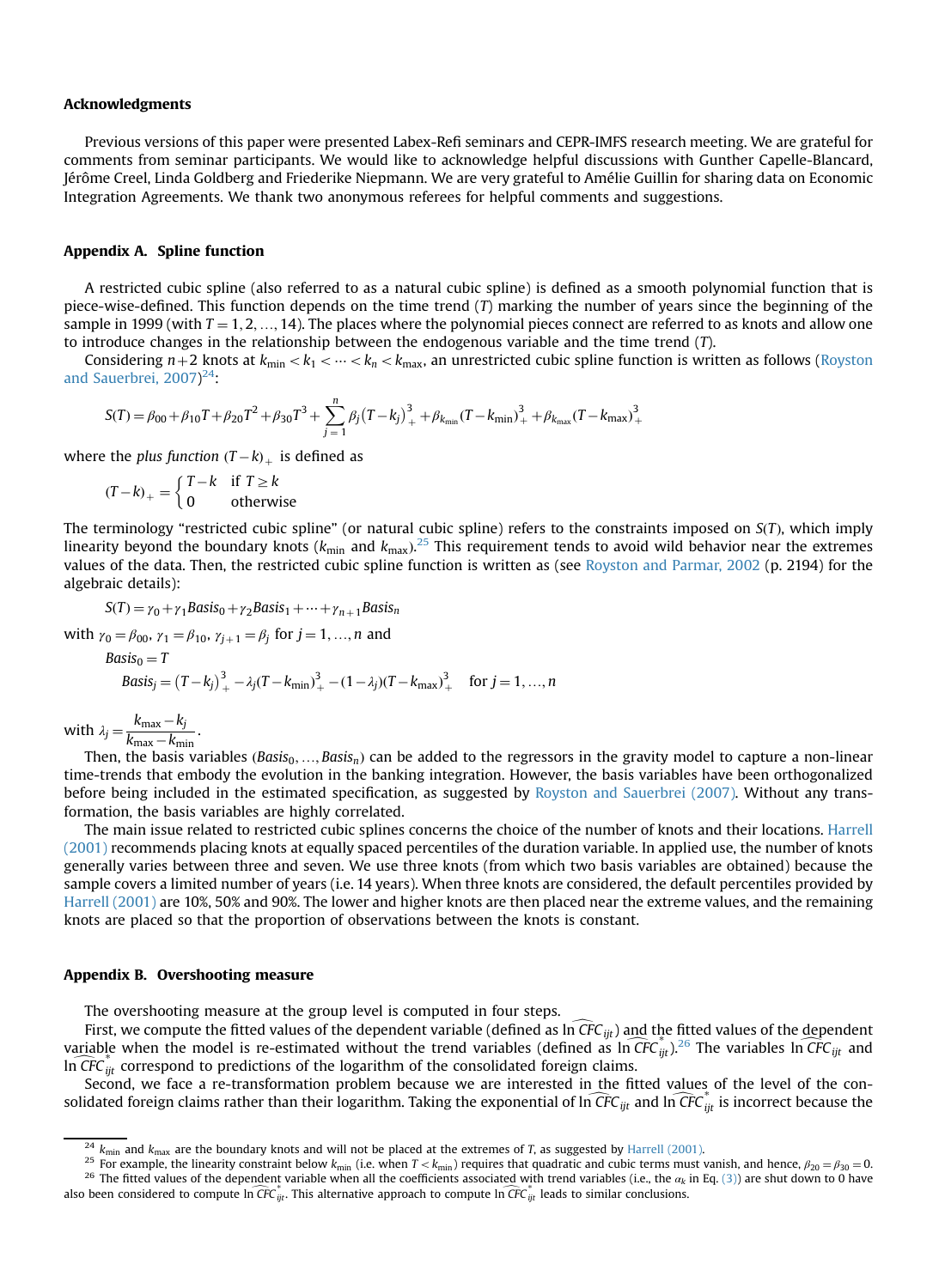error term  $(\epsilon_{ii})$  does not vanish in the re-transformation procedure (see Cameron and Trivedi, 2009, p. 103). We follow Duan (1983), and assuming that  $\varepsilon_{ijt}$  is independent and identically distributed, we compute the fitted values of the consolidated foreign claims as:

$$
\widehat{CFC}_{ijt} = \exp\left(\ln \widehat{CFC}_{ijt}\right) \cdot \overline{\exp(\epsilon_{ijt})},
$$
  

$$
\widehat{CFC}_{ijt}^* = \exp\left(\ln \widehat{CFC}_{ijt}^*\right) \cdot \overline{\exp(\epsilon_{ijt})},
$$

where  $\overline{\exp(\varepsilon_{ijt})}$  is the sample average of the exponential transformation of the error terms.

Third, we define the overshooting at the dyad level as:

$$
OS_{ijt} = \frac{\widehat{CFC}_{ijt} - \widehat{CFC}_{ijt}^*}{\widehat{CFC}_{ijt}^*}.
$$

The denominator  $\widehat{CFC}_{ijt}^*$  corresponds to the level of consolidated foreign claims justified by the gravity factors (i.e. the benchmark level) and the numerator measures the gap from the benchmark due to the trend variables.

Last, we compute the overshooting at the group level because trend variables are defined at the group level. Considering only the dyads belonging to group g, we compute the overshooting measure for this group as a weighted average:

$$
OS_t^{(g)} = \frac{\ln CFC_{ijt}}{\sum_{ij} \ln CFC_{ijt}} \sum_{ij} OS_{ijt},
$$

where  $g = EA$ -EA, EA-NEA, NEA-EA or NEA-NEA.

# Appendix C. Supplementary data

Supplementary data associated with this paper can be found in the online version at [http://dx.doi.org/10.1016/j.euro](http://dx.doi.org/10.1016/j.euroecorev.2015.10.004) [ecorev.2015.10.004](http://dx.doi.org/10.1016/j.euroecorev.2015.10.004).

#### References

[Adrian, T., Shin, H.S., 2009. Money, liquidity, and monetary policy. Am. Econ. Rev. 99 \(2\), 600](http://refhub.elsevier.com/S0014-2921(15)00153-1/sbref1)–605. Al-Eyd, A.J., Berkmen, P., 2013. Fragmentation and monetary policy in the euro area. IMF Working Papers 13/208, International Monetary Fund. [Baba, N., McCauley, R.N., Ramaswamy, S., 2009. US dollar money market funds and non-US banks. BIS Q. Rev. \(March\), 65](http://refhub.elsevier.com/S0014-2921(15)00153-1/sbref3)–81. [Baltagi, B.H., 2005. Econometric Analysis of Panel Data, 3rd ed. John Wiley](http://refhub.elsevier.com/S0014-2921(15)00153-1/sbref4) & [Sons Ltd, Chichester, UK.](http://refhub.elsevier.com/S0014-2921(15)00153-1/sbref4) [Baltagi, B.H., Bresson, G., Pirotte, A., 2003. Fixed effects, random effects or Hausman-Taylor? A pretest estimator. Econ. Lett. 79 \(3\), 361](http://refhub.elsevier.com/S0014-2921(15)00153-1/sbref5)–369. [Battistini, N., Pagano, M., Simonelli, S., 2014. Systemic risk and home bias in the Euro area. Econ. Policy 29, 203](http://refhub.elsevier.com/S0014-2921(15)00153-1/sbref1006)–251. BIS, 2003. Guide to international banking statistics. BIS Papers No. 16, Monetary and Economic Department, Bank for International Settlements. Bologna, P., Caccavaio, M., 2014. Euro area (cross-border?) banking. Questioni di Economia e Finanza (Occasional Papers) 228, Bank of Italy, Economic Research and International Relations Area. [Bouvatier, V., 2014. Heterogeneous bank regulatory standards and the cross-border supply of](http://refhub.elsevier.com/S0014-2921(15)00153-1/sbref9) financial services. Econ. Model. 40, 342–354. [Broner, F., Martin, A., Ventura, J., 2010. Sovereign risk and secondary markets. Am. Econ. Rev. 100 \(4\), 1523](http://refhub.elsevier.com/S0014-2921(15)00153-1/sbref10)–1555. Brutti, F., Sauré, P.U., 2014. Repatriation of debt in the euro crisis: evidence for the secondary market theory. Working Papers 2014-03, Swiss National Bank. Buch, C.M., Neugebauer, K., Schröder, C., 2013. Changing forces of gravity: how the crisis affected international banking. Discussion Papers 48/2013, Deutsche Bundesbank, Research Centre. Calvo, G.A., 1998. Capital fl[ows and capital-market crises: the simple economics of sudden stops. J. Appl. Econ. 0, 35](http://refhub.elsevier.com/S0014-2921(15)00153-1/sbref1007)–54. [Cameron, A., Trivedi, P., 2009. Microeconometrics Using Stata. Stata Press, College Station, Tex.](http://refhub.elsevier.com/S0014-2921(15)00153-1/sbref13) [Carrère, C., 2006. Revisiting the effects of regional trade agreements on trade](http://refhub.elsevier.com/S0014-2921(15)00153-1/sbref14) flows with proper specification of the gravity model. Eur. Econ. Rev. 50 (2), [223](http://refhub.elsevier.com/S0014-2921(15)00153-1/sbref14)–[247.](http://refhub.elsevier.com/S0014-2921(15)00153-1/sbref14) Chinn, M., Ito, H., 2006. What matters for fi[nancial development? Capital controls, institutions, and interactions. J. Dev. Econ. 81 \(1\), 163](http://refhub.elsevier.com/S0014-2921(15)00153-1/sbref15)–192. Chinn, M., Ito, H., 2008. A new measure of fi[nancial openness. J. Comp. Policy Anal. 10 \(3\), 309](http://refhub.elsevier.com/S0014-2921(15)00153-1/sbref16)–322. [Coeurdacier, N., Martin, P., 2009. The geography of asset trade and the euro: insiders and outsiders. J. Jpn. Int. Econ. 23 \(2\), 90](http://refhub.elsevier.com/S0014-2921(15)00153-1/sbref17)–113. [De Haas, R., Van Horen, N., 2013. Running for the exit? International bank lending during a](http://refhub.elsevier.com/S0014-2921(15)00153-1/sbref18) financial crisis. Rev. Financ. Stud. 26 (1), 244–285. [Duan, N., 1983. Smearing estimate: a nonparametric retransformation method. J. Am. Stat. Assoc. 78 \(383\), 605](http://refhub.elsevier.com/S0014-2921(15)00153-1/sbref19)–610. [Eaton, J., Gersovitz, M., 1981. Debt with potential repudiation: theoretical and empirical analysis. Rev. Econ. Stud. 48 \(April \(2\)\), 289](http://refhub.elsevier.com/S0014-2921(15)00153-1/sbref20)–309. ECB, 2014. Financial integration in Europe, European Central Bank Publications, Frankfurt am Main, Germany. European Commission, 2014. European financial stability and integration. Commission staff working document, Directorate-General Internal Market and **Services** Forbes, K.J., Warnock, F.E., 2012. Capital flow waves: surges, stops, fl[ight, and retrenchment. J. Int. Econ. 88 \(2\), 235](http://refhub.elsevier.com/S0014-2921(15)00153-1/sbref23)–251. [Galstyan, V., Lane, P.R., 2013. Bilateral portfolio dynamics during the global](http://refhub.elsevier.com/S0014-2921(15)00153-1/sbref24) financial crisis. Eur. Econ. Rev. 57 (0), 63–74. Gourinchas, P.-O., Rey, H., Truempler, K., 2012. The fi[nancial crisis and the geography of wealth transfers. J. Int. Econ. 88 \(2\), 266](http://refhub.elsevier.com/S0014-2921(15)00153-1/sbref25)–283. [Greene, W., 2003. Econometric Analysis, 5th ed. Prentice Hall, New Jersey.](http://refhub.elsevier.com/S0014-2921(15)00153-1/sbref26) [Guillin, A., 2013a. Assessment of tariff equivalents for services considering the zero](http://refhub.elsevier.com/S0014-2921(15)00153-1/sbref27) flows. World Trade Rev. 12 (3), 549–575. [Guillin, A., 2013b. Trade in services and regional trade agreements: do negotiations have to be speci](http://refhub.elsevier.com/S0014-2921(15)00153-1/sbref28)fic?. World Econ. 36 (11), 1406–1423. [Hamilton, C.B., Winters, L.A., 1992. Opening up international trade with Eastern Europe. Econ. Policy 7 \(1\), 77](http://refhub.elsevier.com/S0014-2921(15)00153-1/sbref29)–116. [Harrell, F., 2001. Regression Modeling Strategies: With Applications to Linear Models, Logistic Regression, and Survival Analysis. Springer, New York, USA.](http://refhub.elsevier.com/S0014-2921(15)00153-1/sbref30) Hausman, J.A., 1978. Specifi[cation tests in econometrics. Econometrica 46 \(6\), 1251](http://refhub.elsevier.com/S0014-2921(15)00153-1/sbref31)–1271. [Hausman, J.A., Taylor, W.E., 1981. Panel data and unobservable individual effects. Econometrica 49 \(6\), 1377](http://refhub.elsevier.com/S0014-2921(15)00153-1/sbref32)–1398.